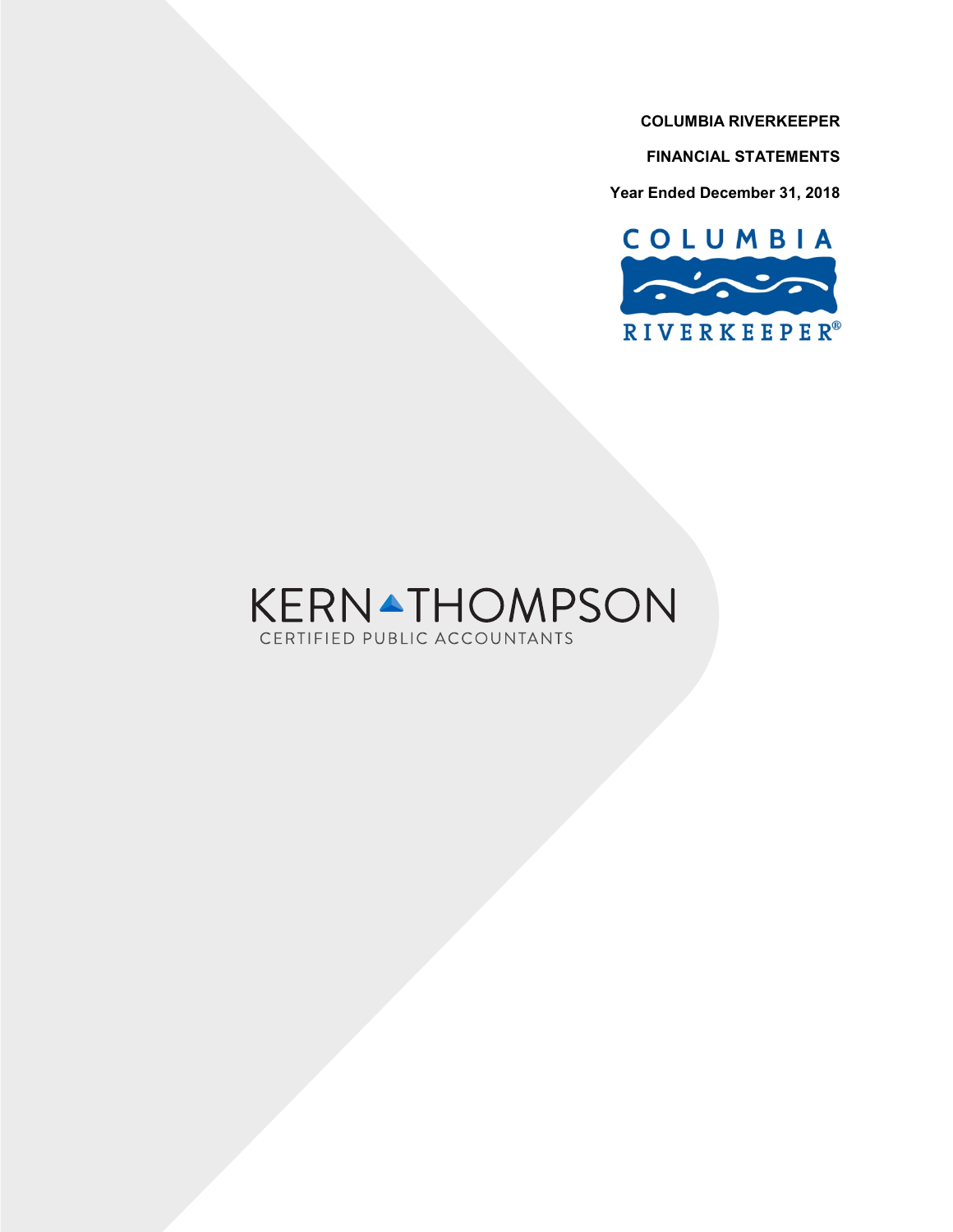# **FINANCIAL STATEMENTS**

# **Year Ended December 31, 2018**

# **CONTENTS**

|                                         | Page    |
|-----------------------------------------|---------|
| <b>EXECUTIVE DIRECTOR'S MESSAGE</b>     |         |
| <b>INDEPENDENT AUDITORS' REPORT</b>     | $1 - 2$ |
| <b>FINANCIAL STATEMENTS</b>             |         |
| <b>Statement of Financial Position</b>  | 3       |
| <b>Statement of Activities</b>          | 4       |
| <b>Statement of Functional Expenses</b> | 5       |
| <b>Statement of Cash Flows</b>          | 6       |
| Notes to Financial Statements           | 7-16    |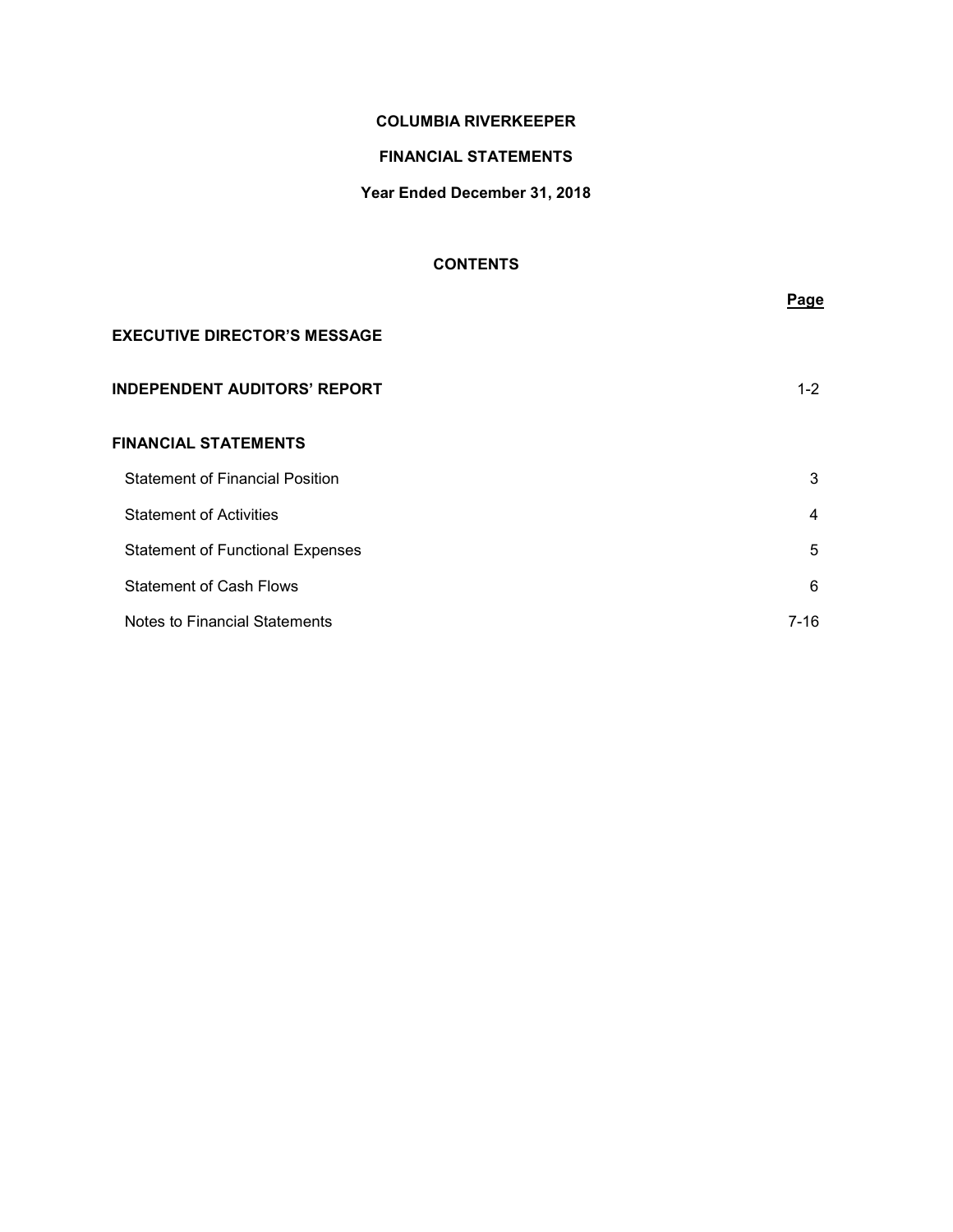# **Executive Director's Message**

Columbia Riverkeeper (Riverkeeper) achieved major victories for clean water in 2018. Riverkeeper reduced toxic pollution discharges, defeated dangerous fossil fuel terminals, protected key fish and wildlife habitat, and engaged people in hands-on stewardship activities.

# **How we work**

All along the Columbia River, we work with people in dozens of communities—rural and urban—with the same goals: protecting the health of their families and the places they love. We enforce environmental laws to stop illegal pollution, protect salmon habitat, and challenge harmful fossil fuel terminals. Legal work makes a difference. But lawsuits alone do not create the change we need. Change comes when people organize and stand together for something they believe in. Power shifts when conversations around kitchen tables grow into successful campaigns.

# **Legal and policy**

When fossil fuel giants and other polluters roll in, our towns are at a huge disadvantage. The corporations have slick lobbyists, a squadron of attorneys, and consultants who give all the right answers. They do the rounds with local politicians. First they get everything lined up, then they announce the project to the public. Riverkeeper fights back. We are experts on environmental laws and public participation. Our staff features four attorneys and we work closely with dozens of public-interest lawyers. Our staff attorneys went to law school to learn the skills and tools to protect our environment and combat corporate greed. Here's what we do: file public records requests to disclose secrets to the public; ensure fair and public process; support communities through public hearings; and go to court when necessary to stop dangerous terminals, refineries, and pipelines.

# **Community organizing**

If legal work is our compass to navigate harmful proposals, community organizing is our engine. Our work is powered by the brilliant and passionate local people who stand together to protect their communities. Together, we craft strategies, rely on local knowledge, earn media coverage, and turn out smart public testimony. We show our elected officials and government agencies that the right decision is clean water. Riverkeeper's team of professional community organizers are equal parts inspirational leaders, strategists, road warriors, and policy wonks. Our greatest strength is partnering with Columbia River communities to promote positive change.

# **Coalition building**

We are stronger together. Riverkeeper builds coalitions of organizations and people with shared values. We help bring together frontline, labor, faith, business, environmental justice, climate, and conservation communities to protect clean air and water. Our best work features diverse perspectives. Riverkeeper also regularly coordinates with tribal nations. Columbia Riverkeeper is a proud member of several coalitions, including Power Past Coal, Stand Up to Oil, and Power Past Fracked Gas.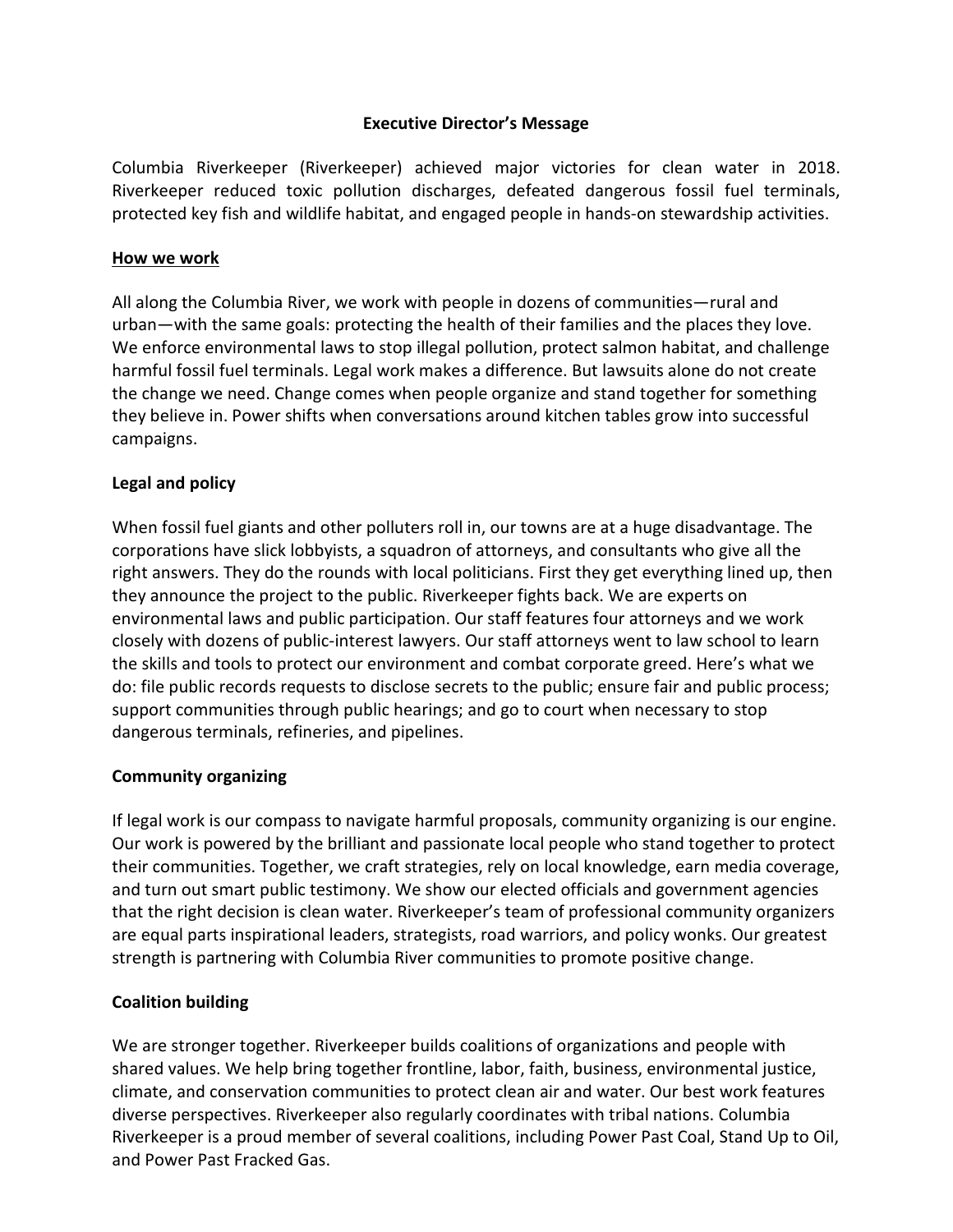# **Columbia Riverkeeper Program Descriptions**

# **Fighting for Clean Water and Salmon**

Riverkeeper protects clean water and salmon by stopping toxic pollution and protecting habitat.

Toxic pollution in the Columbia River basin harms aquatic life and the people that depend on healthy fish and wildlife. Industrial discharges, stormwater pollution, municipal sewage, and illicit dumping are problems that we can address right now. Simply put, the Columbia contains too much toxic pollution. And our state and federal regulators are not solving the problem. Numerous studies show that fish, osprey, otters, and other species face unsafe levels of toxic pollution, such as mercury and other heavy metals, flame retardants, and polychlorinated biphenyls (PCBs). So do humans. Native Americans face a 1 in 50 risk of cancer risk from regularly consuming fish.

Many immigrant and low-income fishers likely fare worse. Low-income urban residents are currently catching and feeding fish to their families that contain unsafe levels of pollution. For example, Riverkeeper tested a sucker caught by a Russian immigrant in Vancouver Lake—the fish contained cancer-causing PCBs 250% over safe levels.

In 2018, Riverkeeper reduced toxic pollution in the Columbia and its tributaries by identifying and stopping illegal pollution, reviewing pollution discharge permits, and advocating to state and federal agencies for better toxic reduction policies.

Riverkeeper researches pollution violations and enforces the Clean Water Act against illegal discharges. Riverkeeper reviews major pollution discharge permits on the Columbia River and submits detailed technical and legal comments to state agencies when appropriate. The comments advocate for pollution reduction and notify the agencies when the pollution permits violate the Clean Water Act. Riverkeeper's actions resulted in less toxic pollution, better treatment or control systems, and greater compliance with the law.

Riverkeeper and the Northwest Environmental Defense Center reached a legal settlement in 2018 that requires the State of Oregon modify its industrial stormwater permit to strengthen protections for rivers. Previously, Oregon's permit did not protect impaired rivers from more toxic pollution. Oregon will also increase corporate accountability by requiring companies to report pollution data four times per year instead of just once. In addition, Oregon will develop an expert committee to assess whether numeric permit limits are feasible. If Oregon adopts numeric limits, instead of the "benchmarks" that most states use today, Oregon's stormwater permit will be the nation's best.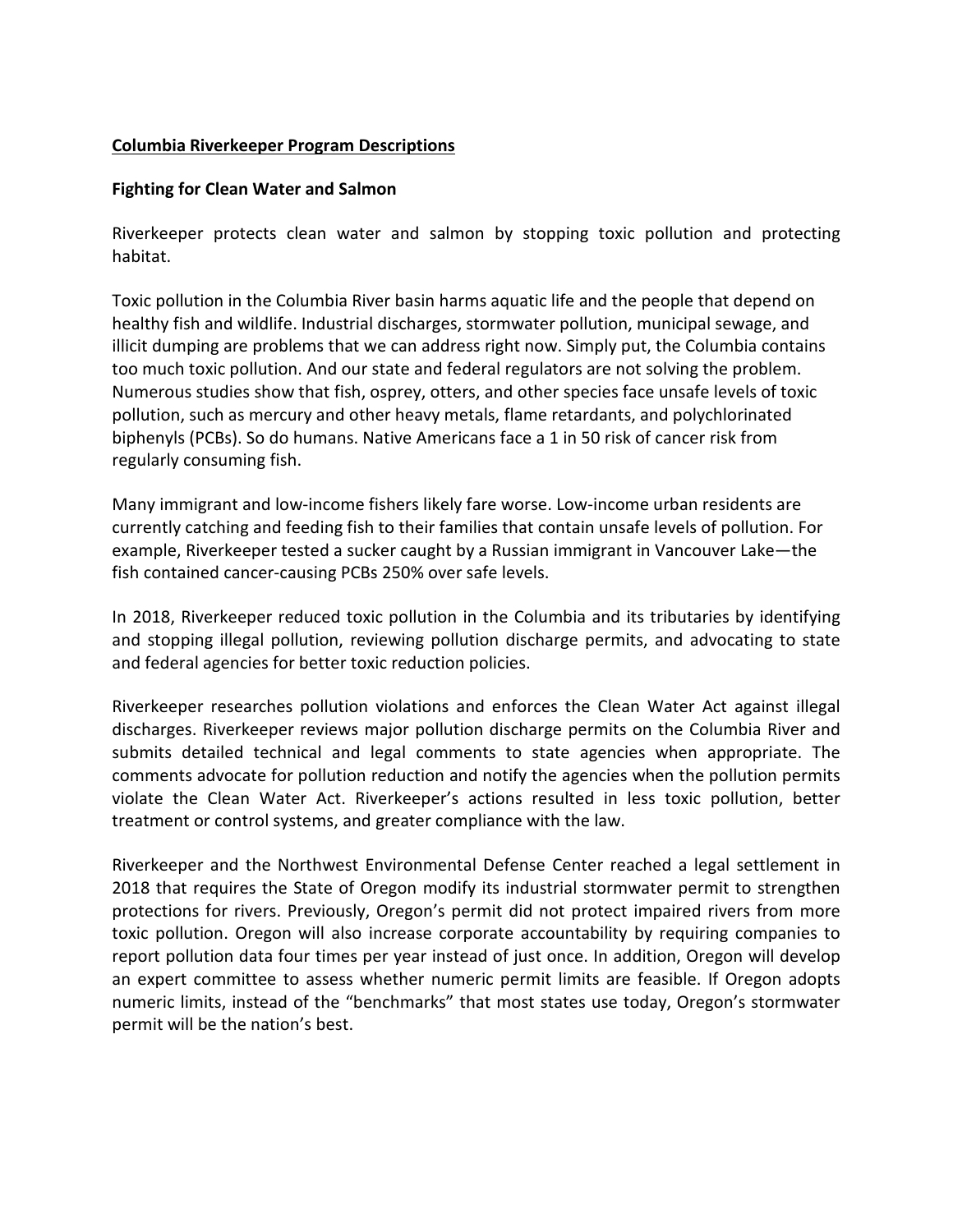The Hanford Nuclear Site on the Columbia River is the most contaminated place in the western hemisphere. Riverkeeper utilizes public pressure, grassroots organizing, and technical assessment of cleanup plans to advocate for the thorough cleanup of the site. Riverkeeper opposed the federal government's plans to re-label high-level nuclear waste as "low-level" in order to leave it in place, instead of more protective cleanup. Working with Yakama Nation, for example, we helped generate 800 comments to the U.S. Department of Energy from tribal youth and others on and around the Yakama reservation.

Riverkeeper also identifies and protects key salmon habitat in the Columbia basin from industrial development and other threats, including fossil fuel infrastructure (see below), new shipping terminals, and chemical plants. Riverkeeper works to protect ground and surface water from new factory farms in eastern Oregon. For example, thousands of Riverkeeper members and our coalition partners called on Oregon Governor Kate Brown and state agencies to protect the Columbia River and rural communities from factory farm pollution. In July, Oregon revoked the permit of a huge mega-dairy in eastern Oregon that threatened critical groundwater.

In addition, Riverkeeper works to address the hot water crises on the Columbia River. Here is the difficult situation we face: Hot water caused by dams and exacerbated by climate change is killing Columbia and Snake river salmon. The rivers are simply too hot. Puget Sound orcas feed on salmon at the mouth of the Columbia during critical months before childbirth. The lack of salmon causes starving orcas and the tragic loss of orca calves. The federal agencies in charge of the Columbia are not solving the problem. In 2018, Riverkeeper undertook important legal work to protect salmon.

First, Riverkeeper and allies prevailed in court over the U.S. Environmental Protection Agency (EPA) to force the agency to write a comprehensive plan, called a Total Maximum Daily Load, to address the impacts of dams on water temperature and salmon survival. EPA has appealed Riverkeeper's victory to the Ninth Circuit Court of Appeals. Second, after five years of Riverkeeper's strategic litigation, the state of Washington now has the authority—for the first time ever—to force federal dams to keep the Columbia River cool enough for salmon survival.

# **Protecting our Region from Fossil Fuels**

Riverkeeper has worked with tribal nations, local businesses, strong coalitions, and our amazing members to defeat nearly every new fossil fuel infrastructure project on the Columbia River! This includes the nation's largest oil-by-rail shipping terminal and the nation's largest coal export terminal. Western North America has huge fracked gas, oil, and coal reserves, and the Columbia River is a convenient route to ship these fossil fuels to Asia. We stand in the way. Preventing new fossil fuel infrastructure is a critical task to protect our climate. If fossil fuel corporations build new infrastructure—shipping terminals, pipelines, refineries—they will lock us into decades of fossil fuel use at a time when we must rapidly move toward clean energy and fewer petrochemicals.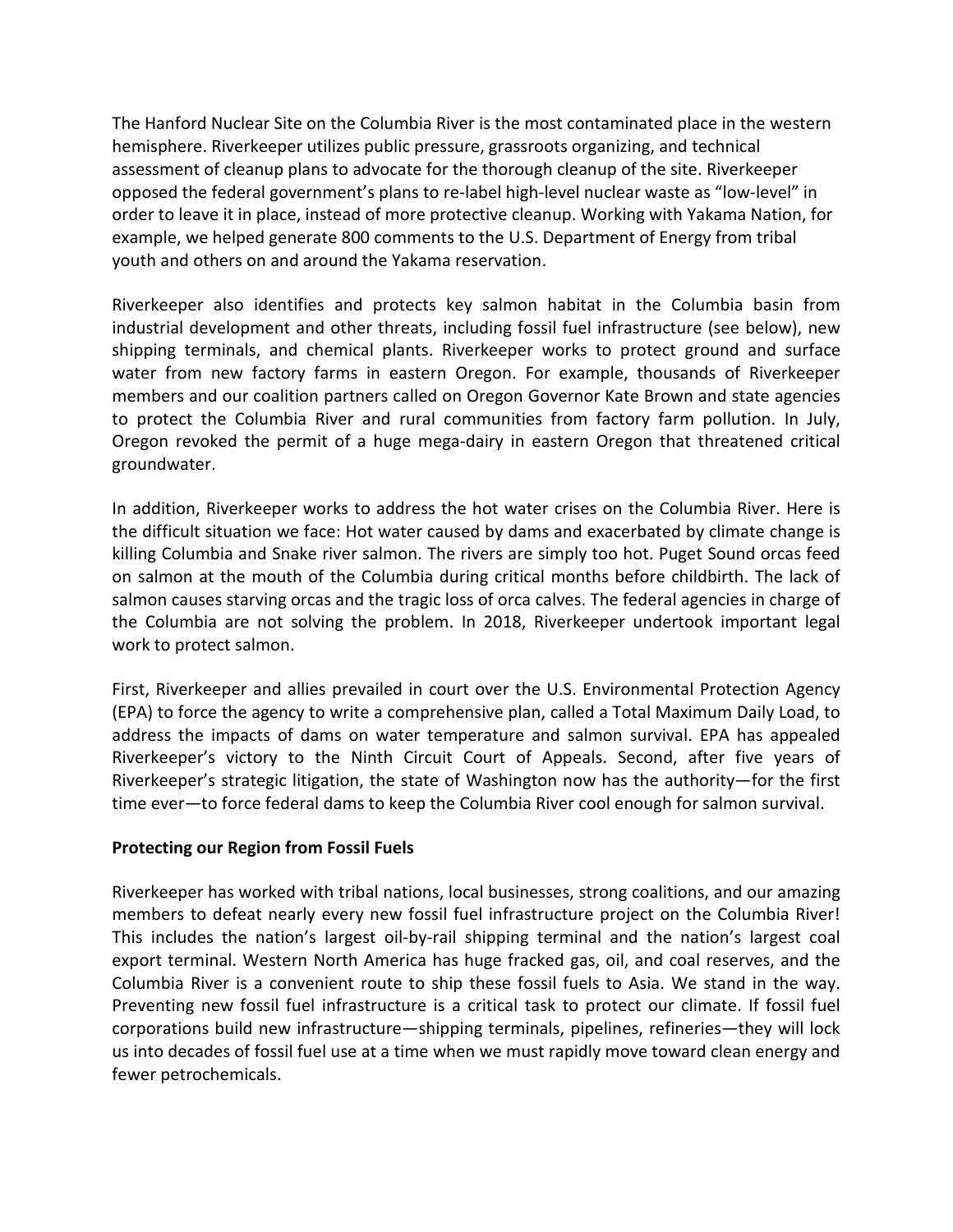Riverkeeper is currently challenging plans to build the world's largest fracked-gas-to-methanol refinery in Kalama, WA. The Washington Shorelines Hearing Board ruled that the Port of Kalama violated state law by failing to evaluate the refinery's full greenhouse gas impact. Washington Governor Jay Inslee recently announced his opposition to the methanol refinery after three years of grassroots pressure. In 2018, for example, Riverkeeper, Kalama residents, and non-profit allies generated over 11,000 comments during a 30-day public comment period, held four public meetings for 250 people, and obtained favorable earned media and editorials.

In addition to the Kalama refinery, Riverkeeper is challenging a twin methanol refinery in Port Westward, OR. In 2018, Riverkeeper prevailed in court over the Port's plans to rezone 800 acres of agricultural lands, including blueberry fields and mint farms, to industrial land. This rezoning would have paved the way for the methanol refinery and more industrial development.

# **Engaging River Communities**

Riverkeeper works to engage river communities to make a difference for clean water. We monitor water quality, clean up riparian areas and beaches, conduct outreach to diverse communities, restore habitat, and educate students.

People often ask our staff: "Is it safe to swim?" To answer this question, Riverkeeper provides real-time water quality data for popular swim beaches in Portland, Vancouver, and the Columbia River Gorge. Riverkeeper has been testing the Columbia for E. coli bacteria for over a decade. Our goal is to encourage families to enjoy our rivers safely. Fecal bacteria in water can cause nausea, diarrhea, and infections, especially in children and the elderly. Surprisingly, no local or state agency regularly tests popular Columbia River swim beaches. The City of Portland samples the Willamette in seven locations, while the Oregon Health Authority tests ocean beaches. There is a data gap at the heavily used Columbia River sites. Columbia Riverkeeper fills that gap, while engaging volunteer river stewards. In 2018, Riverkeeper promoted safe swimming and recreating by collecting E. coli bacteria data at nine swim beaches and recreation locations on the Columbia River.

Our data does not sit on a shelf. We post E. coli data through the Swim Guide smartphone app and on our website. The Swim Guide app now has over 3 million users, and in 2018 the E.coli data collected by Columbia Riverkeeper received 291,300 views, a 60% increase over the previous year. Fortunately, E. coli is typically within safe levels, so our data encourage people to enjoy the water.

In addition, Riverkeeper is engaging volunteers and students to restore habitat at the Nichols Natural Area, a former industrial site on the Columbia River in Hood River, OR. The students and community members who help design, implement, and manage the natural area will gain pride and ownership by making a brownfield turn green. At Nichols, learning is not confined by classroom walls. Young students learn to plant trees and inventory bugs. They may solve the mystery of why the Black-crowned Night Herons nest in the Nichols Basin. High school students help plan the restoration site and sample water quality. And students learn how imagination and the power of community can transform our river.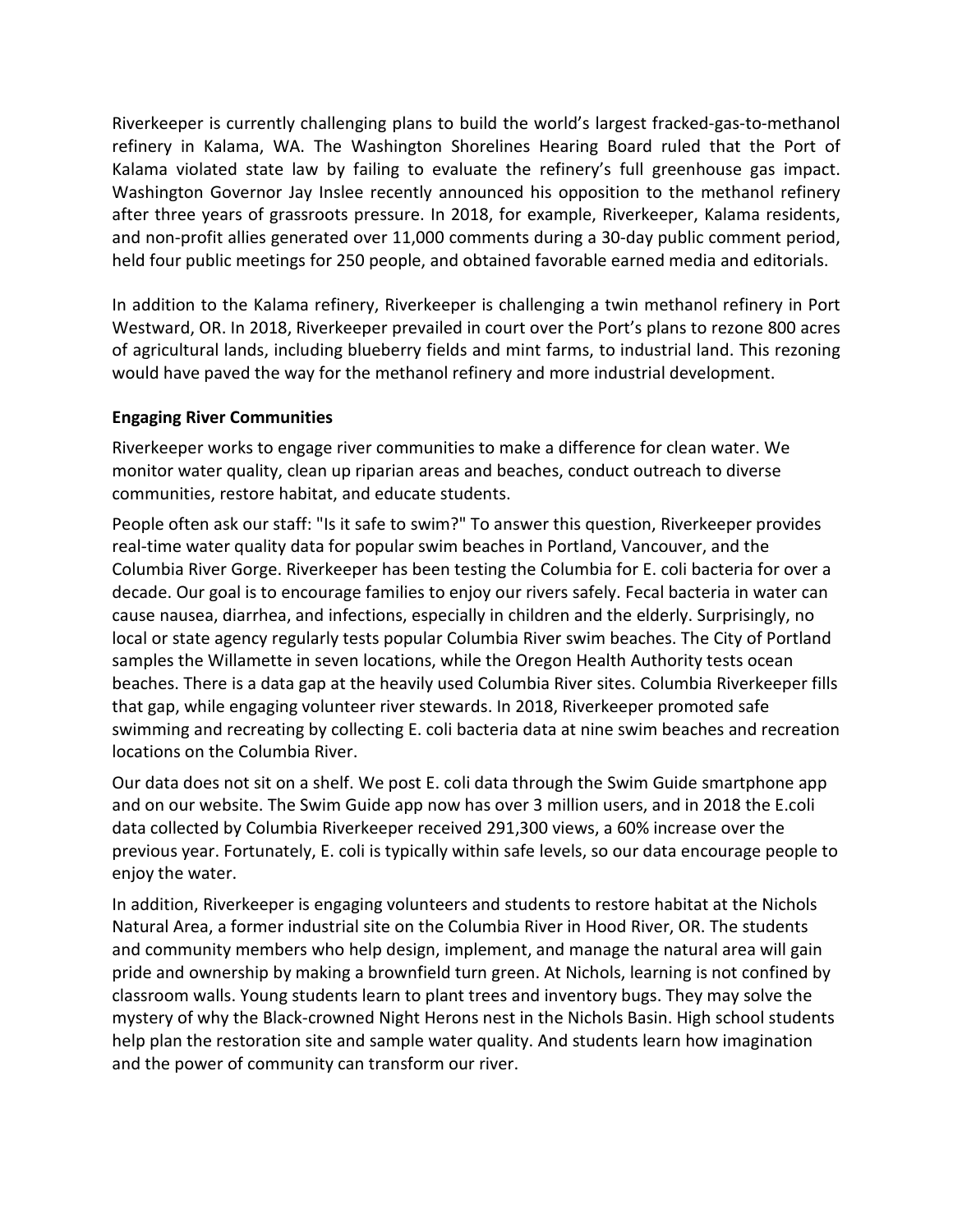Riverkeeper increased our outreach and engagement efforts to Latino communities in 2018. We launched a Latino environmental leadership group with the goal of protecting the environment and increasing the representation of Latinos in decision making; engaged over 300 Latino students and adults to help restore a high-profile industrial site in the Columbia River Gorge ; and produced twenty bilingual radio shows and podcasts, called *Conoce Tu Columbia*  (Know Your Columbia), on environmental and social justice issues.

### **COLUMBIA RIVERKEEPER**

Hander Henry

**Brett VandenHeuvel Executive Director**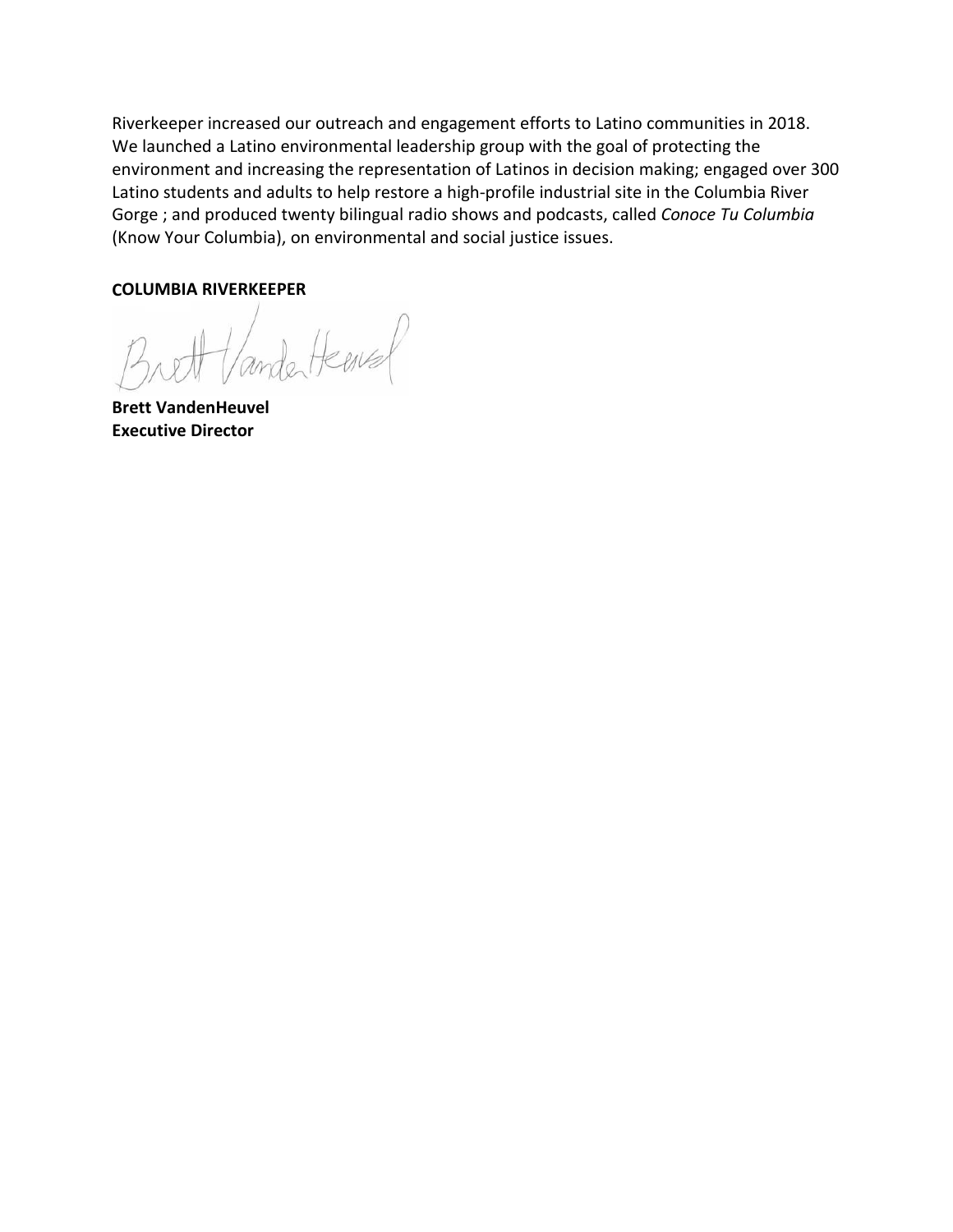# KERN▲THOMPSON **CERTIFIED PUBLIC ACCOUNTANTS INDEPENDENT AUDITORS' REPORT**

To the Board of Directors Columbia Riverkeeper Hood River, Oregon

We have audited the accompanying financial statements of Columbia Riverkeeper (a non-profit organization), which comprise the statement of financial position as of December 31, 2018, and the related statements of activities, functional expenses and cash flows for the year then ended, and the related notes to the financial statements.

### *Management's Responsibility for the Financial Statements*

Management is responsible for the preparation and fair presentation of these financial statements in accordance with accounting principles generally accepted in the United States of America; this includes the design, implementation, and maintenance of internal control relevant to the preparation and fair presentation of financial statements that are free from material misstatement, whether due to fraud or error.

### *Auditors' Responsibility*

Our responsibility is to express an opinion on these financial statements based on our audit. We conducted our audit in accordance with auditing standards generally accepted in the United States of America. Those standards require that we plan and perform the audit to obtain reasonable assurance about whether the financial statements are free from material misstatement.

An audit involves performing procedures to obtain audit evidence about the amounts and disclosures in the financial statements. The procedures selected depend on the auditors' judgment, including the assessment of the risks of material misstatement of the financial statements, whether due to fraud or error. In making those risk assessments, the auditor considers internal control relevant to the entity's preparation and fair presentation of the financial statements in order to design audit procedures that are appropriate in the circumstances, but not for the purpose of expressing an opinion on the effectiveness of the entity's internal control. Accordingly, we express no such opinion. An audit also includes evaluating the appropriateness of accounting policies used and the reasonableness of significant accounting estimates made by management, as well as evaluating the overall presentation of the financial statements.

We believe that the audit evidence we have obtained is sufficient and appropriate to provide a basis for our audit opinion.

### *Opinion*

In our opinion, the financial statements referred to above present fairly, in all material respects, the financial position of Columbia Riverkeeper as of December 31, 2018, and the changes in its net assets and its cash flows for the year then ended in accordance with accounting principles generally accepted in the United States of America.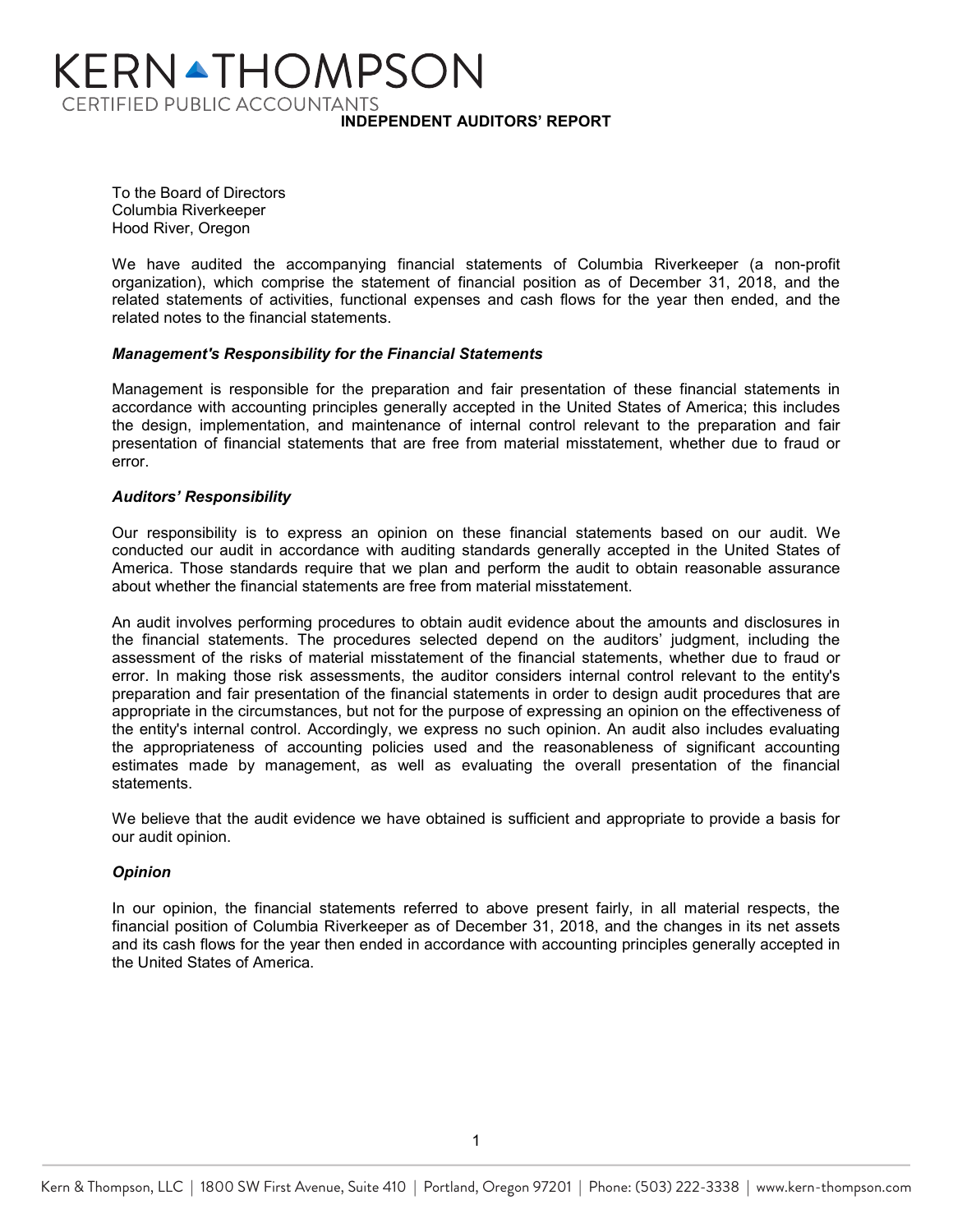

To the Board of Directors Columbia Riverkeeper

### **Other Matters**

### *Report on Summarized Comparative Information*

We have previously audited Columbia Riverkeeper's 2017 financial statements, and we expressed an unmodified opinion on those financial statements in our report dated August 29, 2018. In our opinion, the summarized comparative information presented herein as of and for the year ended December 31, 2017, is consistent, in all material respects, with the audited financial statements from which it has been derived.

### *Emphasis of Matter*

As discussed in Note B, the Organization adopted the provisions of Accounting Standards Update No. 2016-14, *Not-for-Profit Entities (Topic 958)*, for the year ended December 31, 2018. Our opinion is not modified with respect to this matter.

Km & Thompson, LC

Portland, Oregon June 12, 2019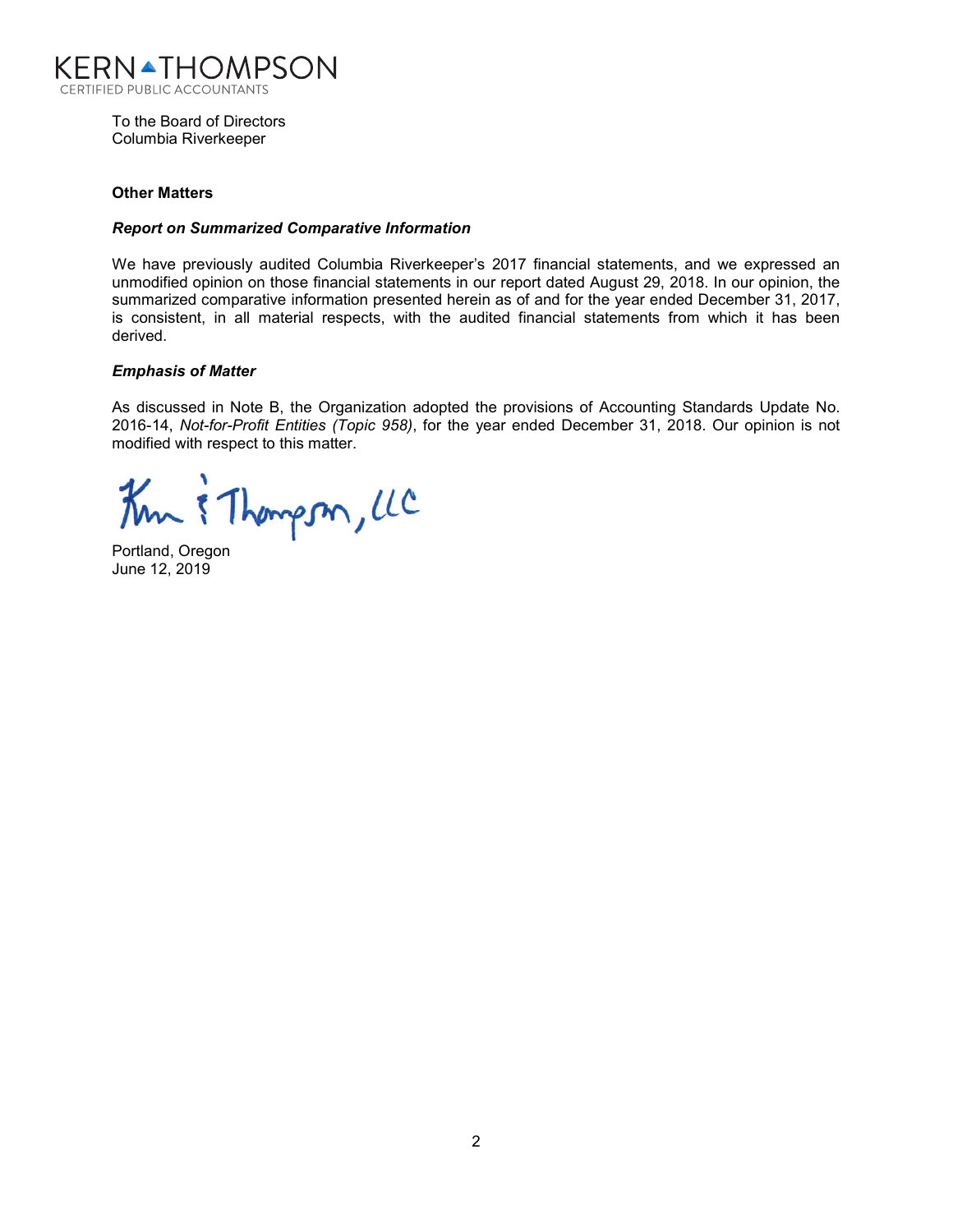### **STATEMENT OF FINANCIAL POSITION**

**December 31, 2018**

(With Comparative Totals as of December 31, 2017)

# **ASSETS**

|                                                                                                                                                                                                   | 2018                                                        | 2017                                    |
|---------------------------------------------------------------------------------------------------------------------------------------------------------------------------------------------------|-------------------------------------------------------------|-----------------------------------------|
| Cash and cash equivalents<br>Grants, contracts, and contributions receivable<br>Prepaid expenses and other assets<br>Beneficial interest in assets held by others<br>Property and equipment - net | \$<br>1,106,986 \$<br>808,849<br>17,007<br>30,340<br>10,234 | 1,179,479<br>391,201<br>13,562<br>7,370 |
| <b>Total assets</b>                                                                                                                                                                               | \$ <u>__1,973,416_\$__1,591,612_</u>                        |                                         |
| <b>LIABILITIES AND NET ASSETS</b>                                                                                                                                                                 |                                                             |                                         |
| Accounts payable<br>Accrued payables<br><b>Total liabilities</b>                                                                                                                                  | \$<br>34,745 \$<br>11,400<br>46,145                         | 124,258<br>11,868<br>136,126            |
| <b>Net assets</b><br>Without donor restrictions<br>With donor restrictions<br><b>Total net assets</b>                                                                                             | 909,343<br>1,017,928<br>1,927,271                           | 699,419<br>756,067<br>1,455,486         |
| <b>Total liabilities and net assets</b>                                                                                                                                                           | <u>1,973,416 \$ 1,591,612 </u>                              |                                         |

See notes to financial statements.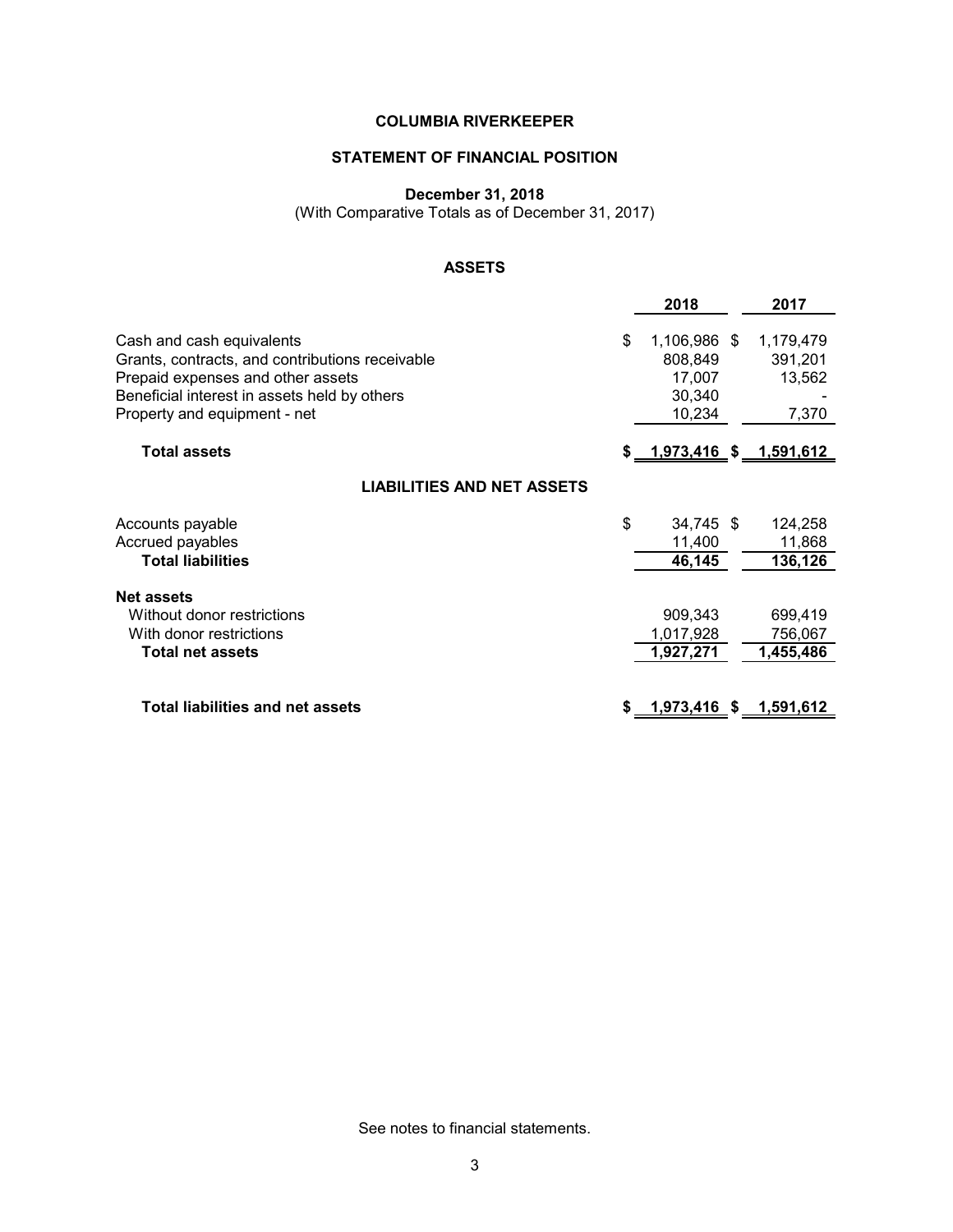# **STATEMENT OF ACTIVITIES**

# **Year Ended December 31, 2018**

(With Comparative Totals as of December 31, 2017)

|                                         | <b>Without</b>      | With                                           |           |                        |
|-----------------------------------------|---------------------|------------------------------------------------|-----------|------------------------|
|                                         | <b>Donor</b>        | <b>Donor</b>                                   |           | <b>Total</b>           |
|                                         | <b>Restrictions</b> | <b>Restrictions</b>                            | 2018      | 2017                   |
| Revenues, gains and other support       |                     |                                                |           |                        |
| Grants, contributions and memberships   | \$<br>593,203 \$    | 909,438 \$                                     | 1,502,641 | 1,603,556<br>\$        |
| Contracts                               | 87,546              |                                                | 87,546    | 45,631                 |
| In-kind contributions                   | 231,890             |                                                | 231,890   | 312,726                |
| Special event revenue, net of expenses  |                     |                                                |           |                        |
| of \$9,417 and \$6,472, respectively    | 2,152               |                                                | 2,152     | 21,603                 |
| Legal settlement and mitigation         |                     |                                                |           |                        |
| reimbursements                          | 64,734              |                                                | 64,734    | 143,755                |
| Investment income                       | 4,800               | (1,509)                                        | 3,291     |                        |
| Other                                   |                     |                                                |           | 12,870                 |
|                                         | 984,325             | 907,929                                        | 1,892,254 | 2,140,141              |
| Net assets released from restrictions   | 646,068             | (646,068)                                      |           |                        |
| Total revenues, gains and other support | 1,630,393           | 261,861                                        | 1,892,254 | 2,140,141              |
| <b>Expenses</b>                         |                     |                                                |           |                        |
| Program services                        |                     |                                                |           |                        |
| Fighting for Clean Water and Salmon     | 430,307             |                                                | 430,307   | 484,673                |
| <b>Protection from Fossil Fuels</b>     | 347,609             |                                                | 347,609   | 347,698                |
| <b>Engaging River Communities</b>       | 406,772             |                                                | 406,772   | 344,449                |
| Total program services                  | 1,184,688           |                                                | 1,184,688 | $\overline{1,}176,820$ |
| Supporting services                     |                     |                                                |           |                        |
| Management and general                  | 39,688              |                                                | 39,688    | 33,993                 |
| Fundraising                             | 196,093             |                                                | 196,093   | 155,146                |
| <b>Total expenses</b>                   | 1,420,469           |                                                | 1,420,469 | 1,365,959              |
| <b>Change in net assets</b>             | 209,924             | 261,861                                        | 471,785   | 774,182                |
| Net assets, beginning of year           | 699,419             | 756,067                                        | 1,455,486 | 681,304                |
| Net assets, end of year                 |                     | 909,343 \$ 1,017,928 \$ 1,927,271 \$ 1,455,486 |           |                        |

See notes to financial statements.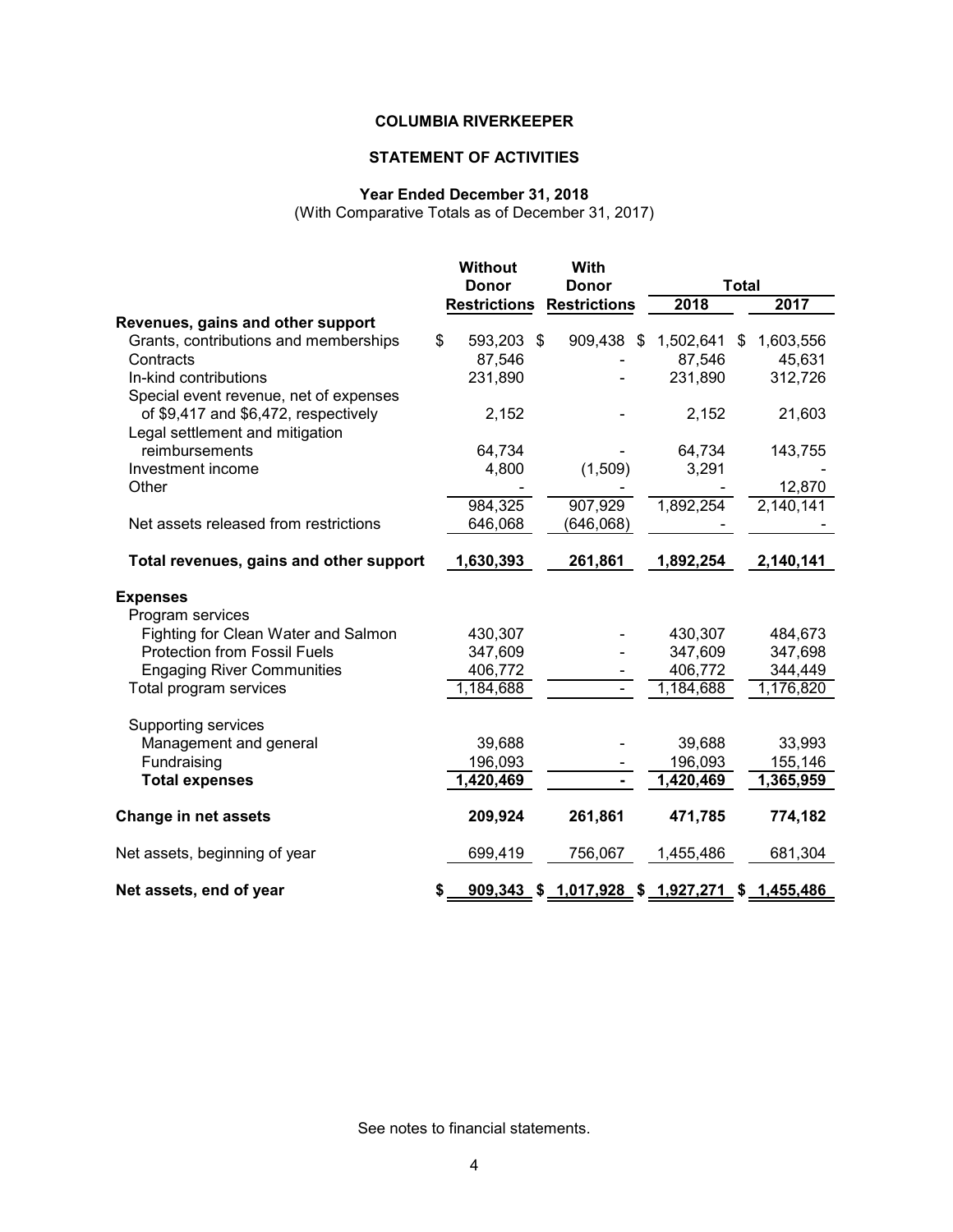**COLUMBIA RIVERKEEPER COLUMBIA RIVERKEEPER**

# STATEMENT OF FUNCTIONAL EXPENSES **STATEMENT OF FUNCTIONAL EXPENSES**

Year Ended December 31, 2018<br>(With Comparative Totals as of December 31, 2017) (With Comparative Totals as of December 31, 2017) **Year Ended December 31, 2018**

|                                |    |                                    |                        |                           | <b>PROGRAM SERVICES</b> |                      | SUPPORTING SERVICES |           |                 |           |
|--------------------------------|----|------------------------------------|------------------------|---------------------------|-------------------------|----------------------|---------------------|-----------|-----------------|-----------|
|                                |    | <b>Clean Water</b><br>Fighting for |                        | from Fossil<br>Protection | Engaging<br>River       |                      | Management          | Fund-     | <b>Total</b>    |           |
|                                |    | and Salmon                         |                        | uels                      | Communities             | Total                | and General         | raising   | 2018            | 2017      |
| Personnel costs                | ക  | 149,477                            | $\boldsymbol{\varphi}$ | 242,473                   | 304,616<br>ക            | ↮<br>696,566<br>ക    | ↔<br>23,116         | 137,182   | ക<br>856,864    | 697,820   |
| Depreciation                   |    | 326                                |                        | 565                       | 550                     | 1,441                | 55                  | 780       | 2,276           | 805       |
| Dues, licenses and memberships |    |                                    |                        | 22,531                    | 8,086                   | 33,860               | 937                 | 4,979     | 39,776          | 17,655    |
| nsurance                       |    | 3,243<br>599                       |                        | 1,111                     | 2,252                   | 3,962                | 339                 | 643       | 4,944           | 5,267     |
| Marketing                      |    | 106                                |                        | င္တ                       | 507                     | 663                  | 495                 | 719       | 1,877           | 3,297     |
| Meetings and trainings         |    | 705                                |                        | 5,998                     | 9,267                   | 15,970               | 760                 |           | 16,730          | 17,032    |
| Occupancy                      |    |                                    |                        | 5,692                     | 18,651                  | 43,576               | 500                 | 15,780    | 60,856          | 57,608    |
| Supplies                       |    | 9,233<br>2,184<br>1,101            |                        | 10,755                    | 15,767                  | 28,706               | 751                 | 5,066     | 34,523          | 22,347    |
| Postage and printing           |    |                                    |                        | 2,777                     | 23,054                  | 26,932               | $\frac{1}{4}$       | 21,837    | 48,909          | 48,913    |
| Professional services          |    | 260,211                            |                        | 38.341                    | 17,738                  | 316,290              | 1,134               | 6,725     | 334,149         | 474,303   |
| Travel                         |    | 3,122                              |                        | 7.316                     | 6,284                   | 6,722                | 461                 | 2.382     | 19,565          | 20.912    |
|                                | မာ | 430,307 \$                         |                        | \$ 609'/25                |                         | 406,772 \$ 1,184,688 | Ø<br>39,688         | 196,093\$ | မာ<br>1,420,469 | 1,365,959 |
|                                |    |                                    |                        |                           |                         |                      |                     |           |                 |           |

See notes to financial statements. See notes to financial statements.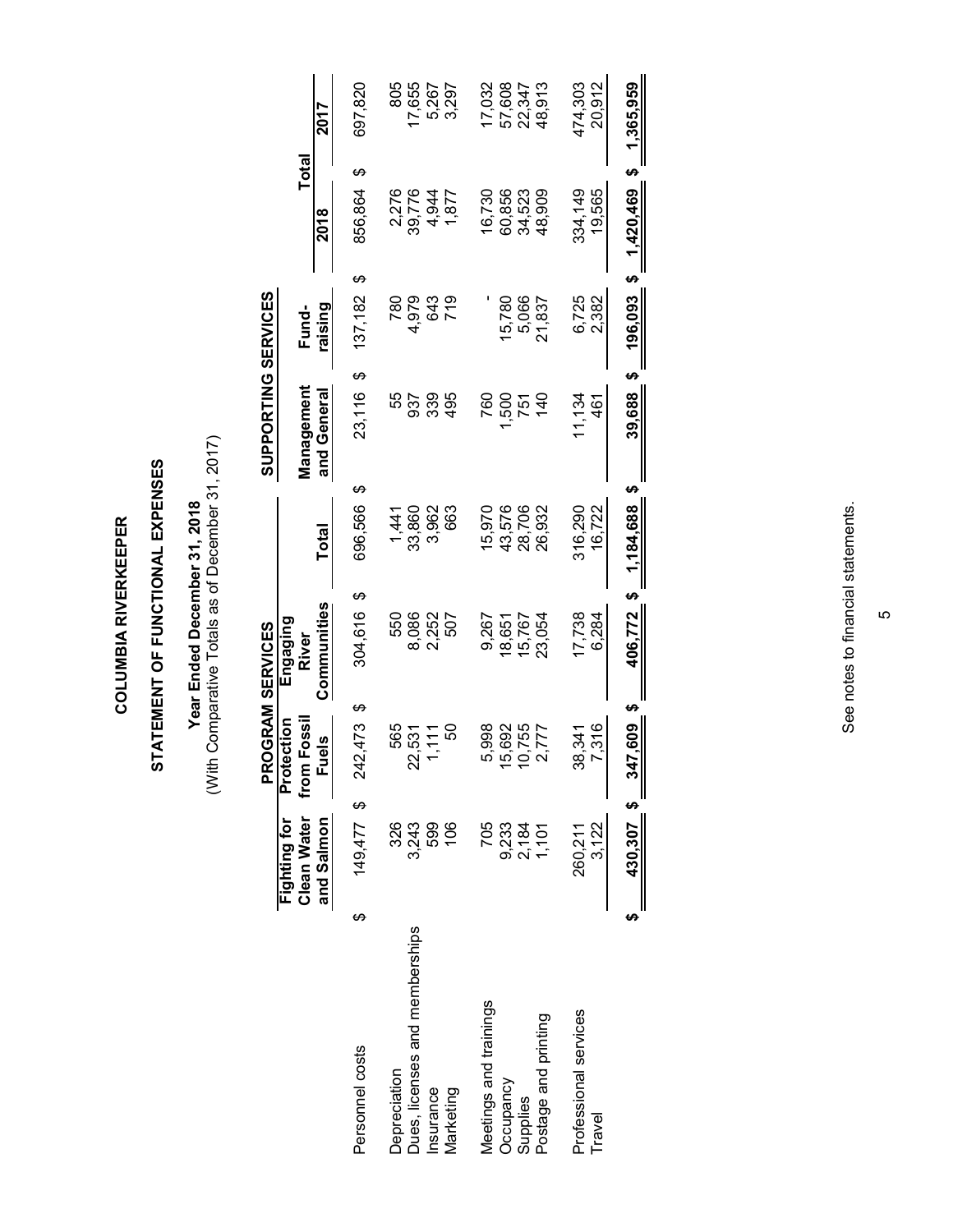# **STATEMENT OF CASH FLOWS**

### **Year Ended December 31, 2018**

(With Comparative Totals as of December 31, 2017)

|                                                               | 2018             | 2017       |
|---------------------------------------------------------------|------------------|------------|
| <b>Cash flows from operating activities:</b>                  |                  |            |
| Change in net assets                                          | \$<br>471,785 \$ | 774,182    |
| Adjustments to reconcile change in net assets to              |                  |            |
| net cash provided by (used in) operating activities:          |                  |            |
| Depreciation                                                  | 2,276            | 805        |
| Change in value of beneficial interest held by others         | 1,509            |            |
| Changes in assets and liabilities:                            |                  |            |
| Grants, contracts, and contributions receivable               | (417, 648)       | (271, 936) |
| Prepaid expenses and other assets                             | (3, 445)         | (4,077)    |
| Accounts payable                                              | (89, 513)        | 102,061    |
| Accrued payable                                               | (468)            | 5,768      |
| Net cash provided by (used in) operating activities           | (35, 504)        | 606,803    |
| Cash flows from investing activities:                         |                  |            |
| Purchase of beneficial interest held by others                | (32, 697)        |            |
| Distribution proceeds from beneficial interest held by others | 848              |            |
| Purchase of property and equipment                            | (5, 140)         | (6, 573)   |
| Net cash provided by (used in) investing activities           | (36, 989)        | (6, 573)   |
|                                                               |                  |            |
| Net change in cash and cash equivalents                       | (72, 493)        | 600,230    |
| Cash and cash equivalents, beginning of year                  | 1,179,479        | 579,249    |
| Cash and cash equivalents, end of year                        | 1,106,986 \$     | 1,179,479  |

See notes to financial statements.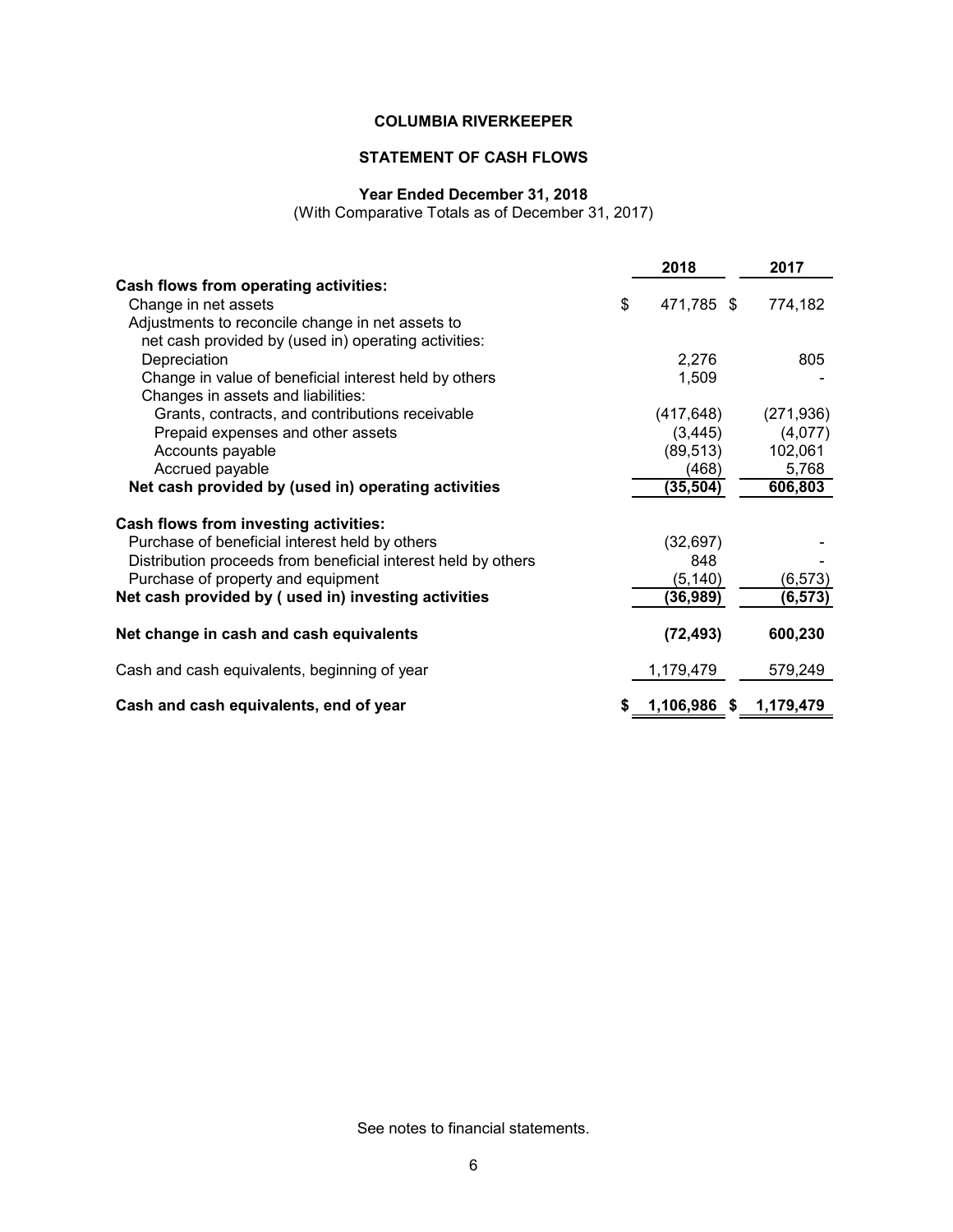### **NOTES TO FINANCIAL STATEMENTS**

### **December 31, 2018**

### **NOTE A – DESCRIPTION OF ORGANIZATION**

Columbia Riverkeeper (Riverkeeper, or the Organization) was incorporated in the state of Washington as a non-profit corporation in 1989. Its goal is to protect the water quality of the Columbia River and all life connected from the headwaters to the Pacific Ocean. Riverkeeper utilizes community organizing, public education, policy work, and the enforcement of environmental laws to promote a healthy Columbia River. Support is provided to Riverkeeper through contributions from individuals and businesses, foundation support, grants and other fees.

During the fiscal year, Riverkeeper supported the following:

**Fighting for Clean Water and Salmon –** Riverkeeper protects clean water and salmon by stopping toxic pollution and protecting habitat. Riverkeeper reviews pollution discharge permits, enforces environmental laws, and advocates to state and federal agencies for better toxic reduction policies.

**Protection from Fossil Fuels –** Riverkeeper leads the effort to protect the Columbia River and river communities from an onslaught of coal, oil, and fracked gas shipping terminals and refineries that threaten aquatic ecosystems, public health, and our climate. To achieve this, Riverkeeper integrates community organizing, enforcement of environmental laws, and hands-on citizen action.

**Engaging River Communities –** Riverkeeper works to engage river communities to make a difference for clean water. Riverkeeper staff and volunteers monitor water quality, clean up riparian areas and beaches, conduct outreach to diverse communities, restore habitat, and educate students.

### **NOTE B – SUMMARY OF SIGNIFICANT ACCOUNTING POLICIES**

### **Adoption of New Accounting Pronouncement**

During the fiscal year ended December 31, 2018, the Organization implemented *Accounting Standards Update No. 2016-14, Not-for-Profit Entities Topic 958 ("ASU 2016-14").* This standard revised the net asset classification requirements and information presented in financial statements and notes about a not-for-profit entity's liquidity, financial performance, and cash flows. As a result of the implementation of ASU 2016-14, net assets and transactions are now presented in two categories (with donor restrictions and without donor restrictions) instead of three (unrestricted, temporary, and permanent). Additionally, disclosures regarding liquidity have been added and the expansion of disclosures regarding cost allocation methodology and the nature of donor restrictions and endowment funds have been made.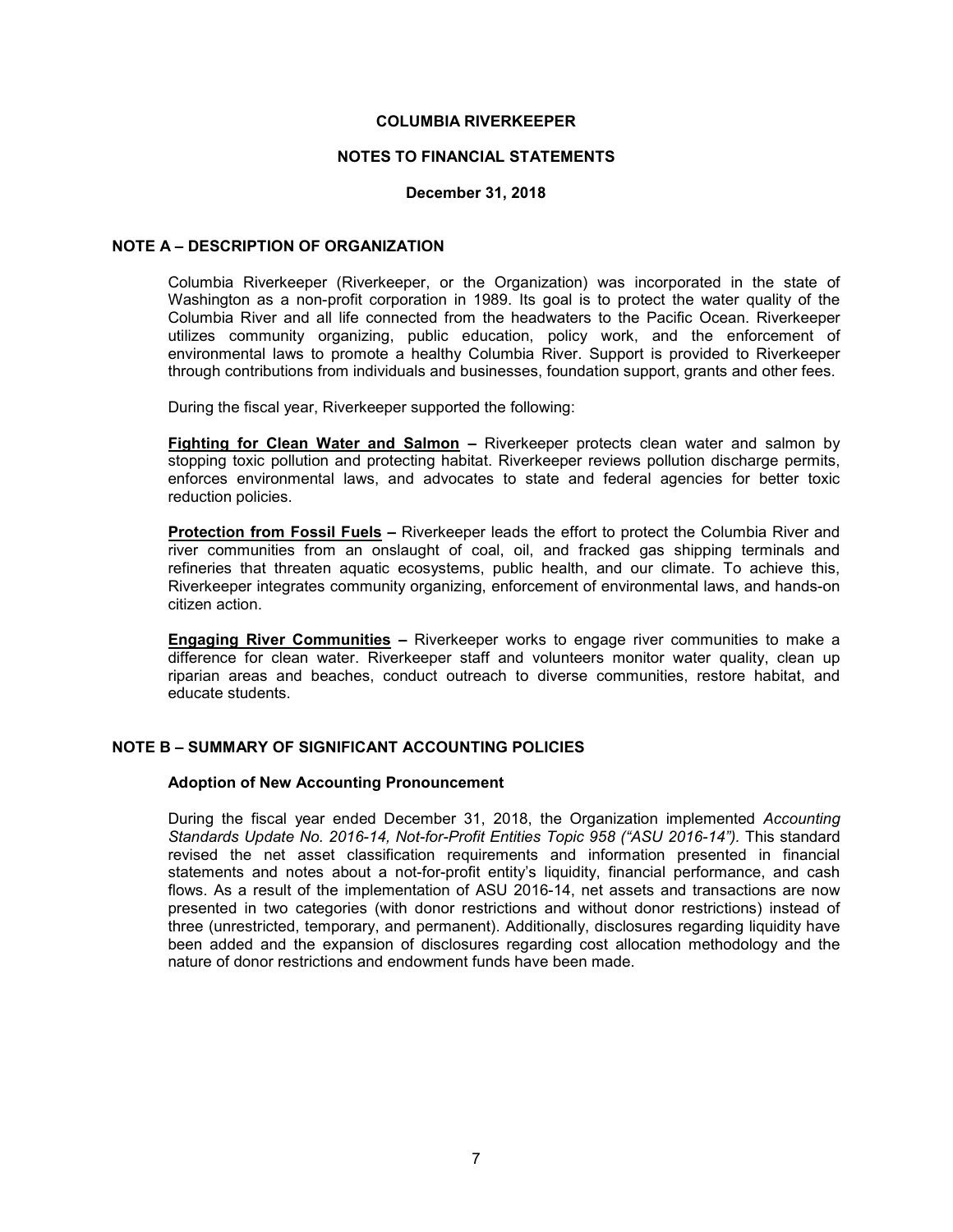### **NOTES TO FINANCIAL STATEMENTS (CONTINUED)**

### **December 31, 2018**

### **NOTE B – SUMMARY OF SIGNIFICANT ACCOUNTING POLICIES (CONTINUED)**

### **Adoption of New Accounting Pronouncement (Continued)**

The implementation of ASU 2016-14 had no impact on total beginning net assets, although it affected individual net asset classes as follows:

|                                                            |    | <b>Without Donor</b><br><b>Restrictions</b> |   | With Donor<br><b>Restrictions</b> |   | Total     |
|------------------------------------------------------------|----|---------------------------------------------|---|-----------------------------------|---|-----------|
| Net assets at December 31, 2017,<br>as previously reported |    |                                             |   |                                   |   |           |
| Unrestricted                                               | \$ | 699.419 \$                                  |   | - \$                              |   | 699,419   |
| Temporarily restricted                                     |    |                                             |   | 723,370                           |   | 723,370   |
| Permanently restricted                                     |    |                                             |   | 32,697                            |   | 32,697    |
|                                                            | S  | 699,419                                     | S | 756,067                           | S | 1,455,486 |

### **Financial Statement Presentation**

The Organization reports information regarding its financial position and activities according to two classes of net assets: without donor restrictions and with donor restrictions. Accordingly, the net assets of the Organization and changes therein are classified and reported as follows:

- **Net Assets Without Donor Restrictions**  Net assets that are not subject to donor-imposed stipulations. The Board of Directors may designate net assets without donor restrictions for specific purposes.
- **Net Assets With Donor Restrictions** Net assets either subject to donor-imposed stipulations that will be met either by actions of the Organization and/or the passage of time, or net assets with donor restrictions that are not subject to appropriation or expenditure.

Expenses are reported as a decrease in net assets without donor restrictions. Gains and losses are reported as increases or decreases in net assets without donor restrictions unless their use is restricted by explicit donor stipulation or by law. Expiration of net assets with donor restrictions (i.e., the donor-stipulated purpose has been fulfilled and/or the stipulated time period has elapsed) are reported as net assets released from restrictions.

### **Contributions**

Contributions are recognized when the donor makes a promise to give to the Organization that is, in substance, unconditional. Contributions with donor restrictions are reported as increases in net assets with donor restrictions depending on the nature of the restrictions. Otherwise, when a restriction expires, net assets with donor restrictions are reclassified to net assets without donor restrictions.

Conditional promises to give are not recognized until the conditions on which they depend are substantially met. As of December 31, 2018, the Organization had \$200,000 of such promises to give.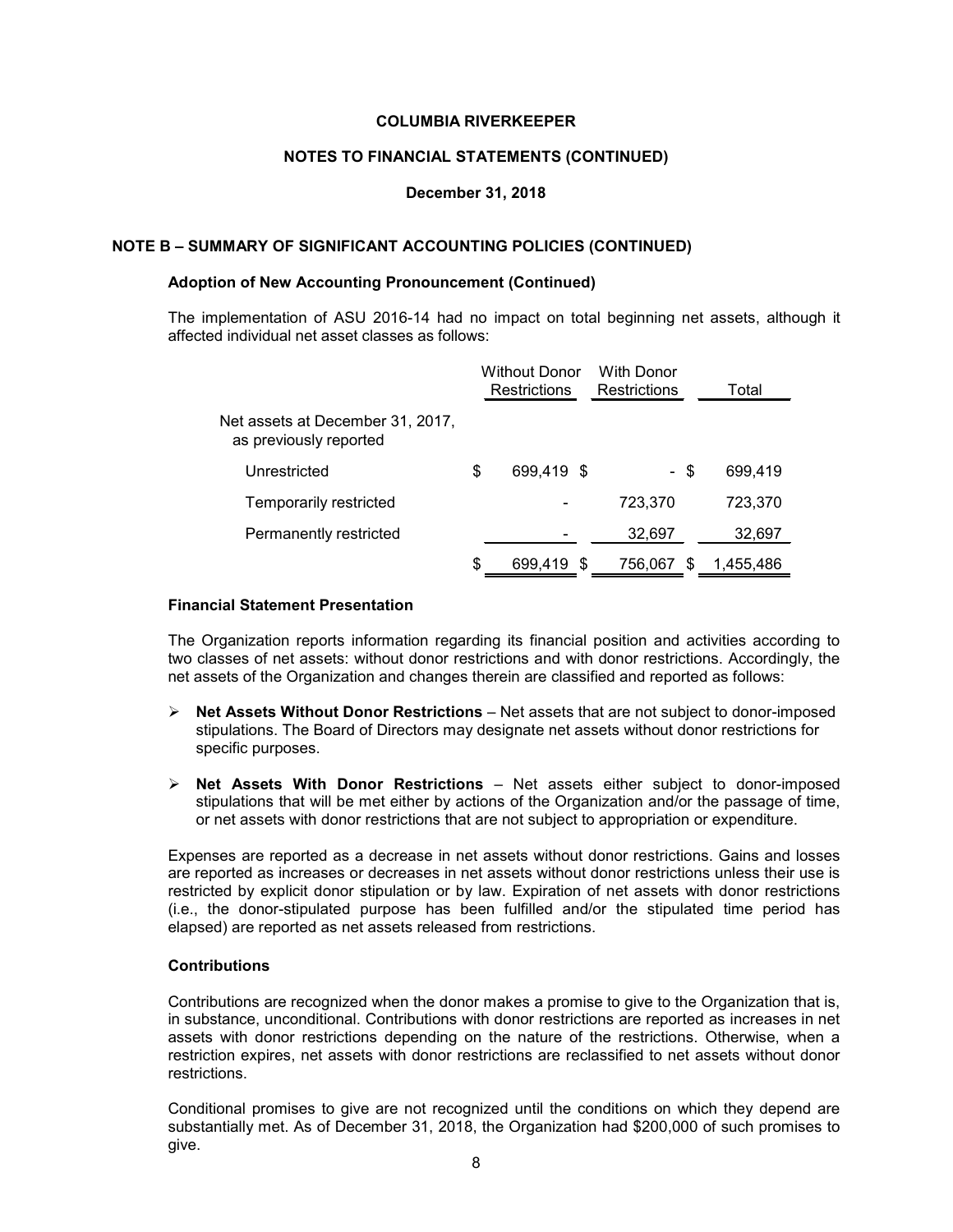### **NOTES TO FINANCIAL STATEMENTS (CONTINUED)**

### **December 31, 2018**

### **NOTE B – SUMMARY OF SIGNIFICANT ACCOUNTING POLICIES (CONTINUED)**

### **Estimates**

The preparation of financial statements in conformity with generally accepted accounting principles requires management to make estimates and assumptions that affect certain reported amounts and disclosures. Accordingly, actual results could differ from those estimates.

### **Interpretation of Relevant Law Over Endowments**

The Organization has interpreted Oregon's adoption of the Uniform Prudent Management of Institutional Funds Act (UPMIFA) as requiring the Organization to adopt investment and spending policies that preserve the fair value of the original endowed gift as of the date of the gift, absent explicit donor restrictions to the contrary. Although the Organization has a long-term fiduciary duty to the donor (and others) for a fund of perpetual duration, the preservation of an endowment's purchasing power is only one of several factors that are considered in managing and investing these funds. Furthermore, in accordance with UPMIFA, a portion of an endowment's historic dollar value may be appropriated for expenditure in support of the designated purposes of the endowment if this is consistent with a spending policy that otherwise satisfies the requisite standard of prudence under UPMIFA.

As a result of this interpretation, the Organization classifies as endowment principal (1) the original value of gifts donated to the endowment, (2) subsequent gifts to the endowment, and (3) accumulations made pursuant to the direction of the applicable donor gift instrument at the time the accumulation is added to the fund.

In general, investment returns on the Organization's endowment are available for retention or appropriation based on the same prudent standards and policies established by the Board of Directors and, therefore, are classified as accumulated endowment return until the returns are appropriated for expenditure by the Board of Directors and, if the use of the investment return is restricted by the donor, until the restriction has also been satisfied. Any investment return classified as accumulated endowment return represents only those amounts required to be retained as a result of explicit donor stipulations.

In the absence of donor stipulations or law to the contrary, losses or appropriations of a donorrestricted endowment reduce accumulated endowment return to the extent that that donorimposed restrictions on net appreciation of the fund have not been satisfied before the loss or appropriation occurs. Any remaining loss or appropriation reduces endowment principal.

### **Endowments with Deficiencies**

From time to time, the fair value of assets associated with individual donor-restricted endowments may fall below the level that the donor or UPMIFA requires the Organization to retain as a fund of perpetual duration. In addition, the Organization's Board of Directors interprets UPMIFA to permit spending from underwater endowments in accordance with prudent measures required by law, and the Organization has a policy that permits spending from underwater endowment funds depending on the degree to which the funds are underwater. Endowment funds underwater at December 31, 2018 were \$2,357.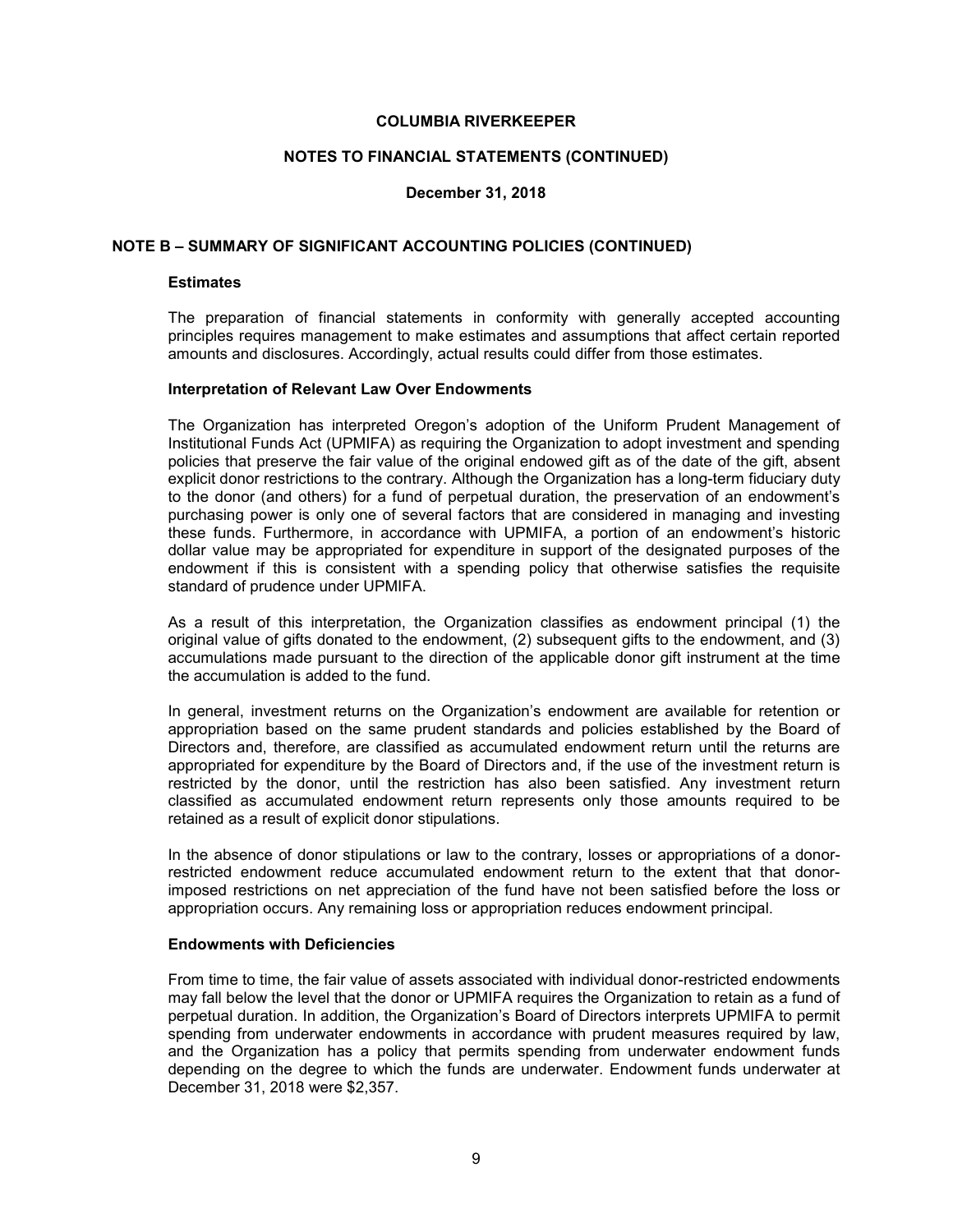### **NOTES TO FINANCIAL STATEMENTS (CONTINUED)**

### **December 31, 2018**

### **NOTE B – SUMMARY OF SIGNIFICANT ACCOUNTING POLICIES (CONTINUED)**

### **Endowment Investment and Spending Policies**

The goal of the Organization's investment program for funds held as endowment is to achieve a total rate of return that will allow the Organization to respond to today's needs and the long-term growth necessary to respond to future needs. The investment objective for endowed funds is to retain (at a minimum) when possible an increase in the purchasing power of the funds, while at the same time producing a reasonable return for distribution to meet current needs. To meet this investment objective, the Organization follows a total return strategy in which endowment assets are invested in The Oregon Community Foundation (OCF) as an endowment partner.

For the OCF funds, the Organization has adopted a spending policy based on the policies of its endowment partner, OCF, to determine the annual amount available for distributions from funds held as permanent endowment. Each year OCF sets an annual payout rate for the coming year based on a 10-year projection of investment return. Currently, if the projected 10-year return is 9% or above, the payout for grants will be 5% of market value; if the projected 10-year return is below 9%, the payout for grants will be 4-1/2% of market value. Market value is determined using a 13-quarter trailing average of fund market value.

### **Property and Equipment**

Property and equipment is recorded at cost. Donated equipment is recorded at fair market value at the date received. Depreciation is computed on the straight-line method over the following estimated useful lives:

| Furniture and equipment | 5 years  |
|-------------------------|----------|
| Boat                    | 10 years |

Maintenance and repairs are expensed when incurred. Betterments and renewals in excess of \$500 are capitalized.

### **Income Taxes**

The Organization has been approved as a tax exempt organization under the Internal Revenue Code Section 501(c)(3) and applicable state laws. Accordingly, no provision for income taxes is included in the accompanying financial statements. The Organization does not believe it has unrelated trade or business income in excess of \$1,000.

### **Cash and Cash Equivalents**

The Organization considers all liquid investments having initial maturities of three months or less to be cash equivalents.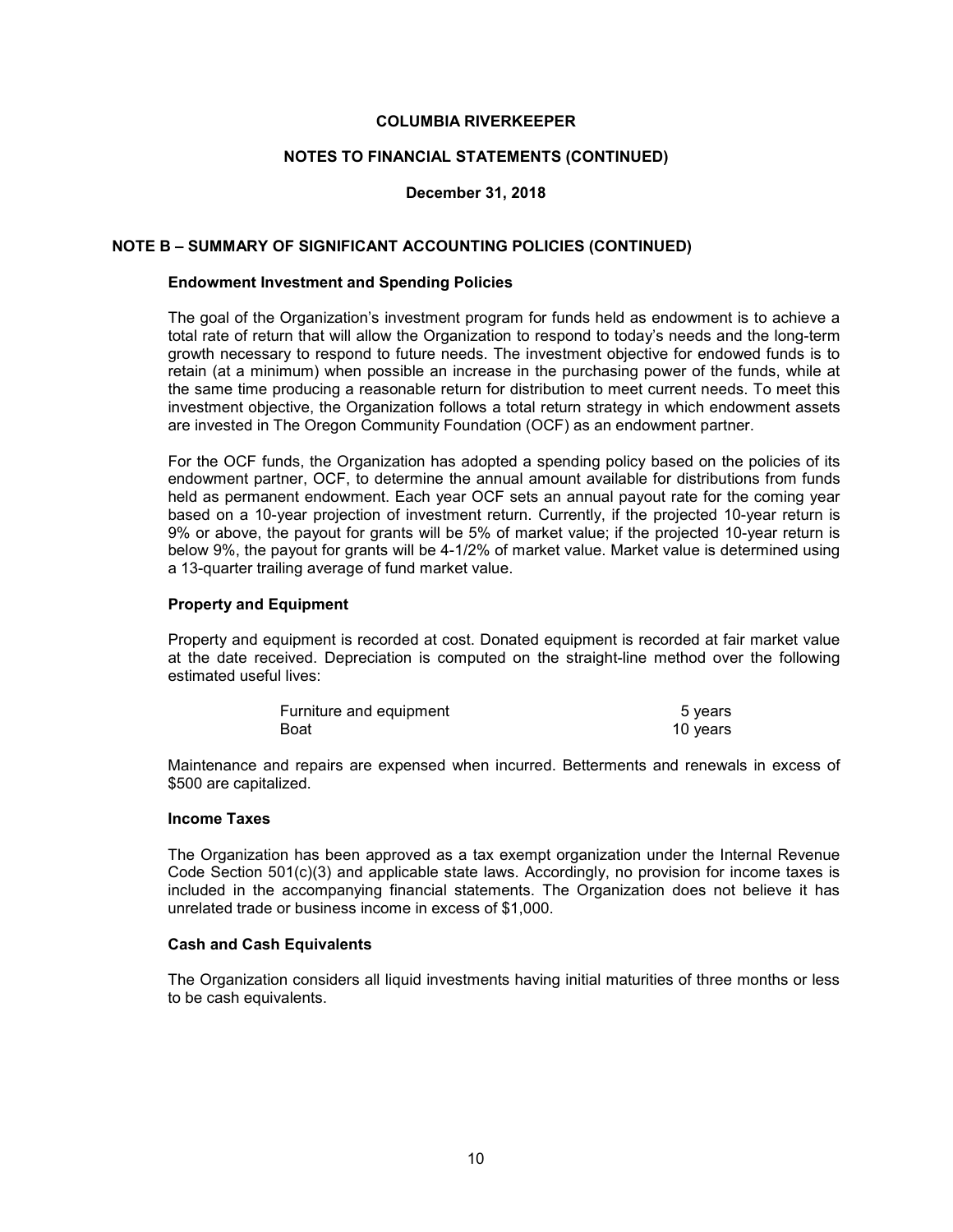### **NOTES TO FINANCIAL STATEMENTS (CONTINUED)**

### **December 31, 2018**

### **NOTE B – SUMMARY OF SIGNIFICANT ACCOUNTING POLICIES (CONTINUED)**

### **Revenue Recognition**

All contributions and grants are considered available for unrestricted use unless specifically restricted by a donor. Contract revenues are recognized at the time services are provided and the revenues are earned. Membership payments received from the Organization's members are considered equivalent to unrestricted contributions and are recognized as revenue when received. The Organization makes an annual determination of the adequacy of the allowance for uncollectible grants and contracts receivable. Management believes no allowance is required as of December 31, 2018.

### **Functional Allocation of Expenses**

The costs of providing the programs and supporting services have been summarized in the statement of Activities. Directly identifiable expenses are charged to programs and supporting services when incurred. Certain costs, including office expense, occupancy, leases and utilities have been allocated among the programs and supporting services benefited based primarily on estimates of time and effort.

### **Financial Instruments With Concentrations of Credit Risk**

Financial instruments that potentially subject the Organization to concentration of credit risk consist primarily of cash and cash equivalents. Interest bearing accounts are insured by the Federal Deposit Insurance Corporation (FDIC) up to \$250,000. Uninsured balances at December 31, 2018 totaled \$614,364.

### **Prior Year Summarized Financial Information**

The financial statements include certain prior-year summarized comparative information in total but not by net asset class. Such information does not include sufficient detail to constitute a presentation in conformity with generally accepted accounting principles. Accordingly, such information should be read in conjunction with the Organization's financial statements for the year ended December 31, 2017, from which the summarized information was derived.

### **Reclassifications**

Certain prior year balances in the accompanying financial statements have been reclassified to conform to the current year presentation.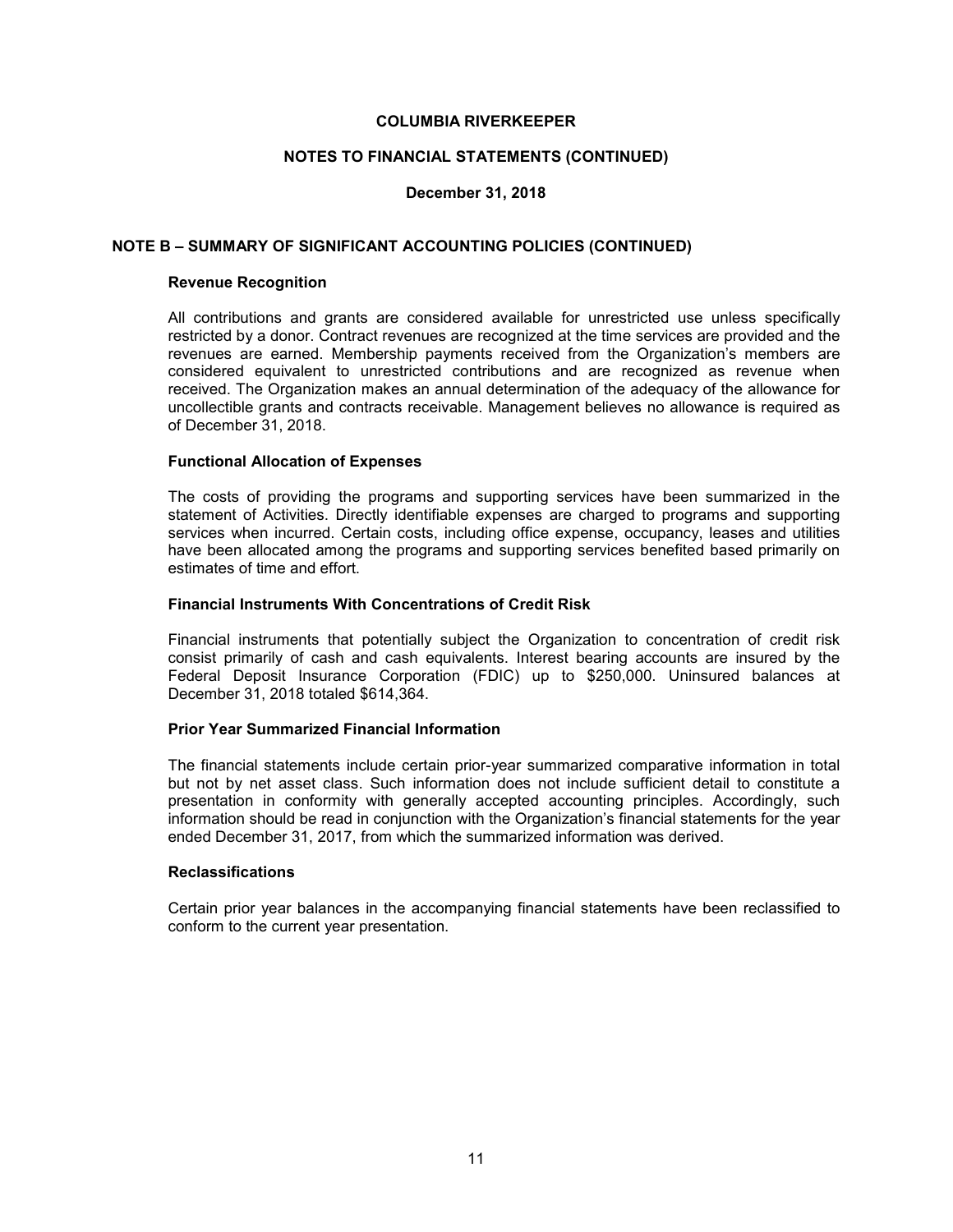### **NOTES TO FINANCIAL STATEMENTS (CONTINUED)**

### **December 31, 2018**

### **NOTE C – GRANTS RECEIVABLE**

During the year the Organization was awarded a multi-year grant. Management has determined that the effect of an imputed interest rate not to be material to the financial statements, and thus has not discounted the grant to present value. Grants receivable consist of the following at December 31, 2018:

| Grants receivable expected to be collected in: |         |
|------------------------------------------------|---------|
| Less than one year                             | 508.849 |
| One to five years                              | 300,000 |
|                                                |         |
|                                                | 808.849 |

### **NOTE D – PROPERTY AND EQUIPMENT**

A summary of property and equipment at December 31, 2018 is as follows:

| 18.891    |
|-----------|
| 15,693    |
| 34.584    |
| (24, 350) |
|           |
| 10,234    |
|           |

Depreciation expense for the year ended December 31, 2018 amounted to \$2,276.

### **NOTE E – FAIR VALUE MEASUREMENTS**

Valuation techniques used to measure fair value are prioritized into the following hierarchy:

**Level 1** – Quoted prices in active markets for identical assets. Assets in this level typically include publicly traded equities and bonds, mutual fund investments, exchange traded funds, and cash equivalents.

**Level 2** – Quoted prices for similar assets in active or inactive markets, or inputs derived from observable market data such as published interest rates and yield curves, over-thecounter derivatives, market modeling, or other valuation methodologies.

**Level 3** – Unobservable inputs that reflect management's assumptions and best estimates based on available data. Assets in this level include beneficial interest in assets held by others.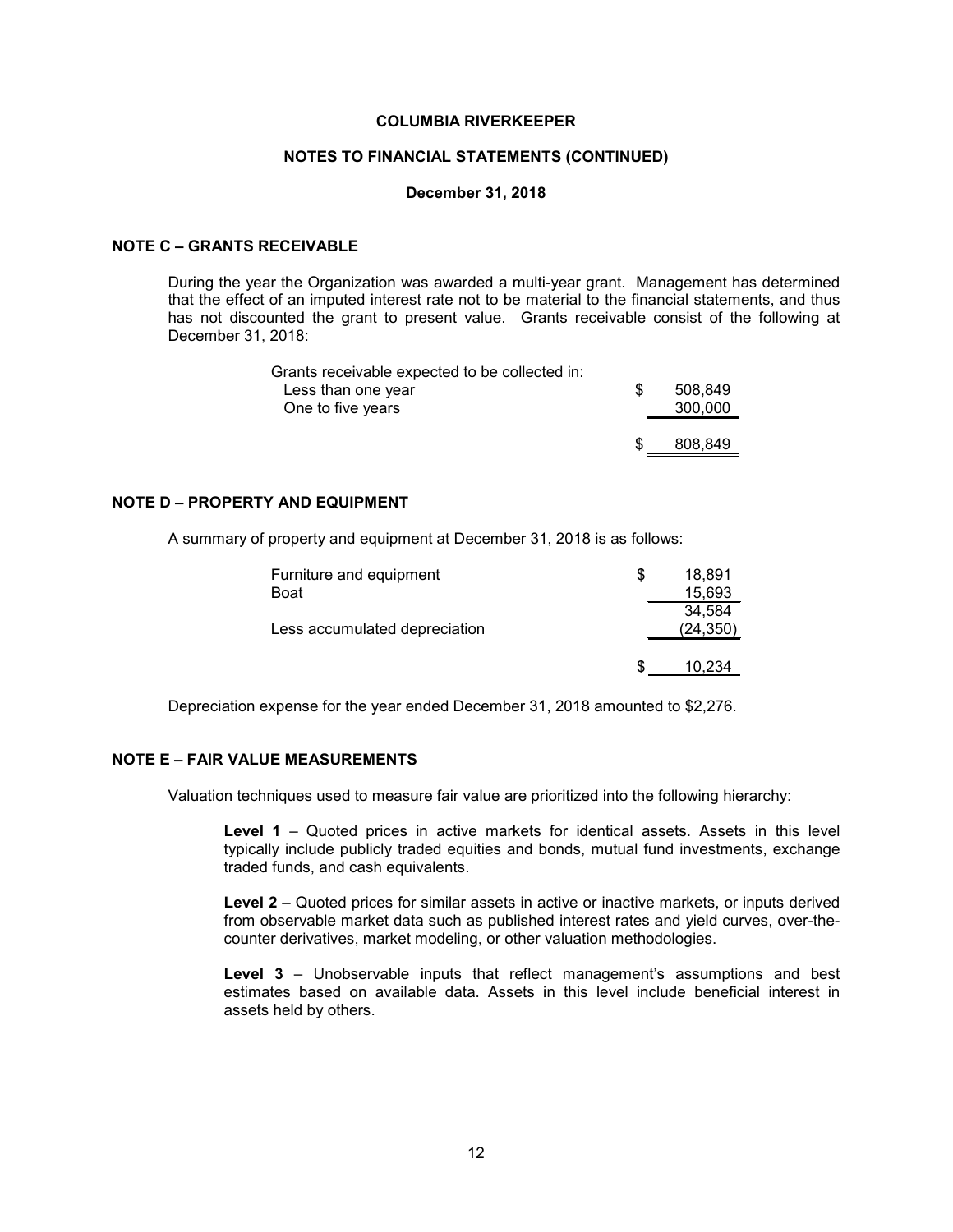### **NOTES TO FINANCIAL STATEMENTS (CONTINUED)**

### **December 31, 2018**

### **NOTE E – FAIR VALUE MEASUREMENTS (CONTINUED)**

Fair value of the beneficial interest in assets held by others is determined by the Organization's endowment partner, OCF, and is based upon the Organization's proportionate interest in OCF's endowment partner fund liability after adjustments for contributions and distributions made during the year. OCF's endowment partner fund liability is stated at fair value, which is generally equivalent to the present value of future payments expected to be made to the endowment partners.

Realized and unrealized gains and losses from investments are reported in the statement of activities as they occur. There have been no changes in valuation techniques and related inputs.

Fair values of assets measured on a recurring basis at December 31 were as follows:

|                                              | Level 3   | Fair Value<br>Total |
|----------------------------------------------|-----------|---------------------|
|                                              |           |                     |
| Beneficial interest in assets held by others | 30.340 \$ | 30,340              |

For the year ended December 31, 2018, the change in investments classified as Level 3 is as follows:

| Balance, December 31, 2017                 | S |         |
|--------------------------------------------|---|---------|
| Contributions invested                     |   | 32.697  |
| Total gains, losses, and interest included |   |         |
| on the Statement of Activities             |   | (1,509) |
| Distribution received                      |   | (848)   |
|                                            |   |         |
| Balance, December 31, 2018                 |   | 30.340  |

### **NOTE F – BENEFICIAL INTEREST IN ASSETS HELD BY OTHERS**

During 2018, \$32,697 was transferred to the Oregon Community Foundation (OCF). Variance power was not granted to OCF unless the Organization ceases to exist or loses its tax-exempt status, and distributions in the amount of a reasonable rate of return determined by OCF will be distributed to the Organization each year.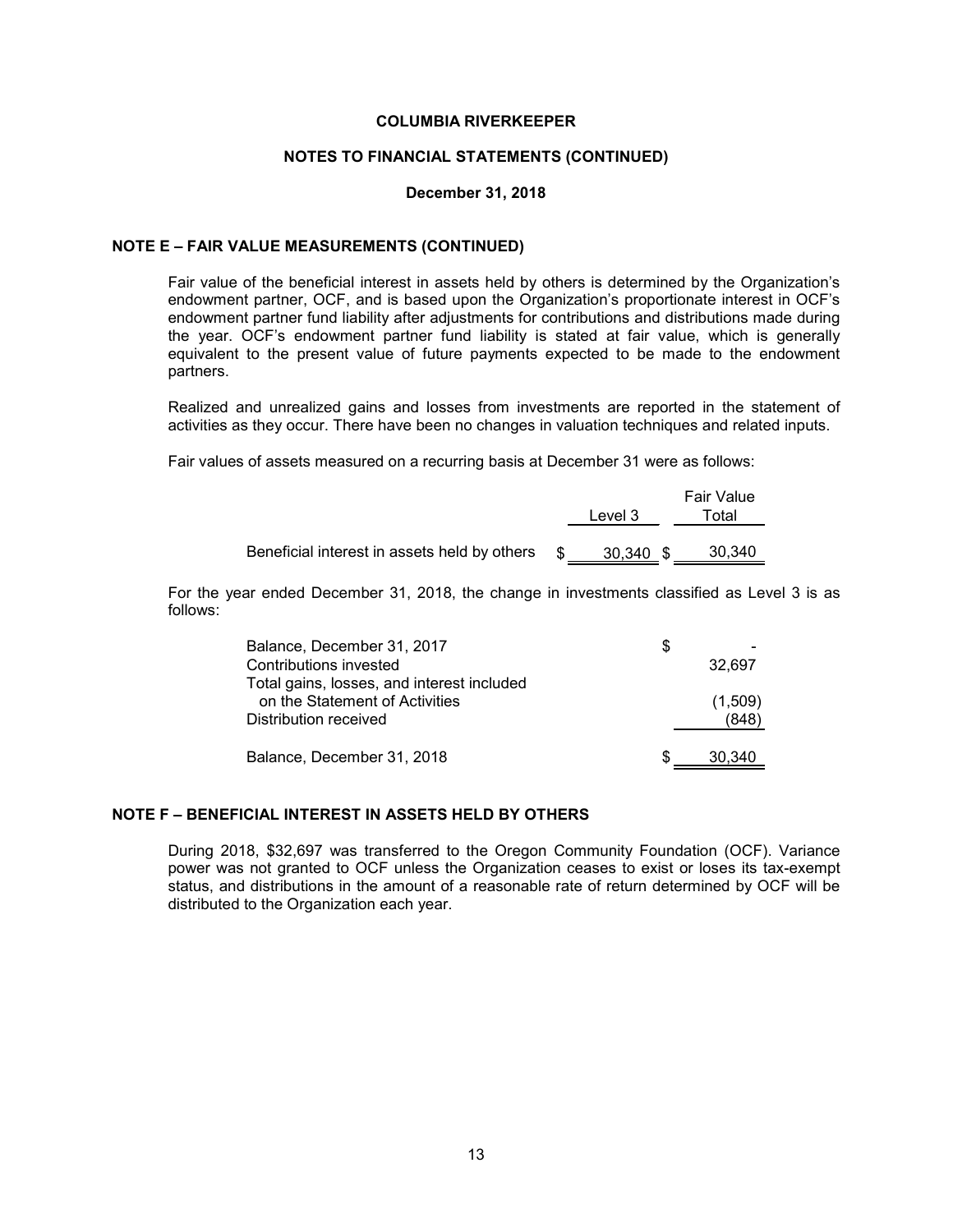### **NOTES TO FINANCIAL STATEMENTS (CONTINUED)**

### **December 31, 2018**

### **NOTE G – RESTRICTED AND ENDOWMENT NET ASSETS**

The Organization's net assets with donor restrictions are subject to the following purpose or time restrictions as of December 31, 2018:

| <b>Subject to purpose restrictions:</b>      |    |           |
|----------------------------------------------|----|-----------|
| <b>Fossil fuel initiatives</b>               | \$ | 137,214   |
| Water quality initiatives                    |    | 59,512    |
| <b>River Communities</b>                     |    | 24,195    |
|                                              |    | 220,921   |
|                                              |    |           |
| <b>Subject to time restrictions:</b>         |    | 766,667   |
|                                              |    |           |
| Not subject to appropriation or expenditure: |    |           |
| Endowment fund                               |    | 30,340    |
|                                              |    | 30,340    |
|                                              |    |           |
| Total net assets with donor restrictions     | S  | 1.017.928 |

The Organization's endowment includes donor-restricted endowment funds. As required by generally accepted accounting principles, net assets associated with endowment are classified and reported based on the existence or absence of donor imposed restrictions.

The following summarizes the Organization's endowment-related activities for the year ended December 31, 2018:

|                                                                                       | <b>With Donor Restrictions</b> |                        |             |           |
|---------------------------------------------------------------------------------------|--------------------------------|------------------------|-------------|-----------|
|                                                                                       |                                | Accumulated            |             |           |
|                                                                                       |                                | Endowment<br>Endowment |             | Total     |
|                                                                                       |                                | Return                 | Principal   | Endowment |
| Endowment net assets at                                                               |                                |                        |             |           |
| beginning of year                                                                     | \$                             | \$                     | 32.697 \$   | 32,697    |
| Appropriation by the Board                                                            |                                |                        |             |           |
| for expenditures                                                                      |                                | (848)                  |             | (848)     |
| Net increase (decrease) in<br>the beneficial interest in<br>assets held by the Oregon |                                |                        |             |           |
| <b>Community Foundation</b>                                                           |                                | (1,509)                |             | (1,509)   |
|                                                                                       |                                |                        |             |           |
| Endowment net assets at                                                               |                                |                        |             |           |
| end of year                                                                           | \$                             | (2.357) \$             | 32,697<br>S | 30,340    |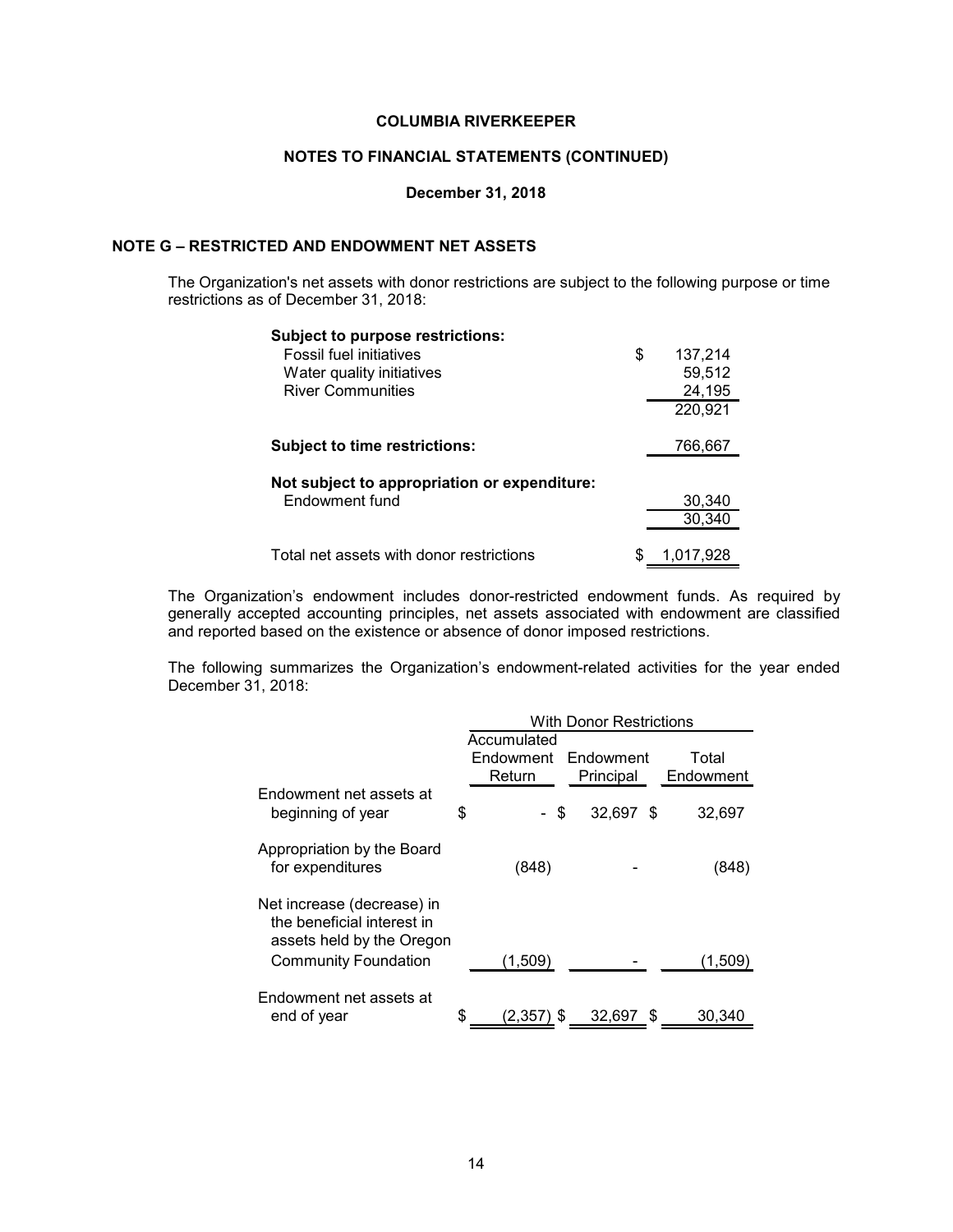### **NOTES TO FINANCIAL STATEMENTS (CONTINUED)**

### **December 31, 2018**

### **NOTE H – IN-KIND CONTRIBUTIONS**

A number of unpaid volunteers provide significant contributions of their time to develop and implement the Organization's programs. There were approximately 6000 volunteered hours during the year ended December 31, 2018. Amounts recognized on the statement of activities are limited to the significant services received which create or enhance a nonfinancial asset or require specialized skills that the Organization would have purchased if not donated. During the year ended December 31, 2018, the Organization recognized \$229,609 of contributed services for pro bono legal work, and \$2,281 of contributed equipment and supplies for water quality monitoring.

### **NOTE I – CONTINGENCIES**

Grant awards require the fulfillment of certain conditions as set forth in the instrument of grant. Failure to fulfill the conditions could result in the return of the funds to the grantors. The Organization considers this contingency remote since, by accepting the grants and their terms, it is of the opinion that the Organization has complied with the terms of all grants.

### **NOTE J – UNSECURED CREDIT BORROWINGS**

The Organization has unsecured credit cards with available limits of \$24,000 with \$6,764 included in accounts payable at December 31, 2018, which was paid the subsequent month.

### **NOTE K – RETIREMENT PLAN**

The Organization sponsors a 401(k) profit-sharing plan for the benefit of its eligible employees. At the discretion of the Board of Directors, the Organization may make contributions to the plan. The Organization made no contribution to this plan for the year ended December 31, 2018.

### **NOTE L – OPERATING LEASE COMMITMENTS**

Minimum lease payments under non-cancellable leases for its Hood River office are as follows:

|              | S  | 24,782<br>110,308 |
|--------------|----|-------------------|
| 2021         |    |                   |
| 2020         |    | 43,213            |
| 2019         | \$ | 42,313            |
|              |    |                   |
| December 31, |    |                   |
| Year Ended   |    |                   |
|              |    |                   |

Total rent expense for the year ended December 31, 2018 was \$44,105.